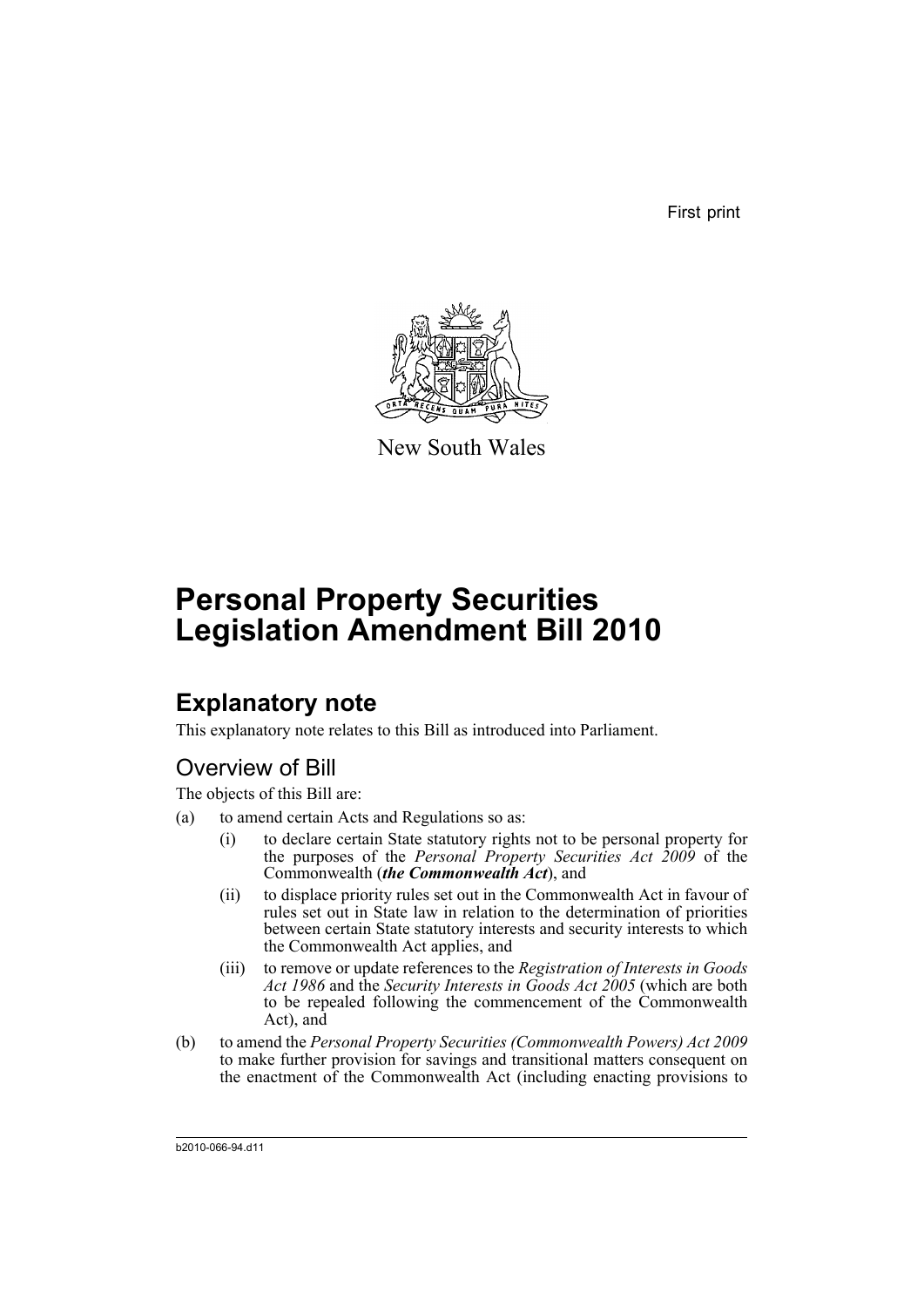Explanatory note

ensure the continued efficacy of certain State laws that make provision in relation to abandoned, uncollected or impounded goods, criminal assets and proceeds and certain other restricted dealings involving property).

The amendments to each Act and Regulation are explained in detail in the explanatory note relating to the Act or Regulation concerned set out in Schedule 1.

## Outline of provisions

**Clause 1** sets out the name (also called the short title) of the proposed Act.

**Clause 2** provides for the commencement of the proposed Act on a day or days to be appointed by proclamation.

**Clause 3** makes it clear that the explanatory notes contained in Schedule 1 do not form part of the proposed Act.

## **Schedule 1 Amendment of Acts and Regulations**

**Schedule 1** contains the amendments referred to in the Overview.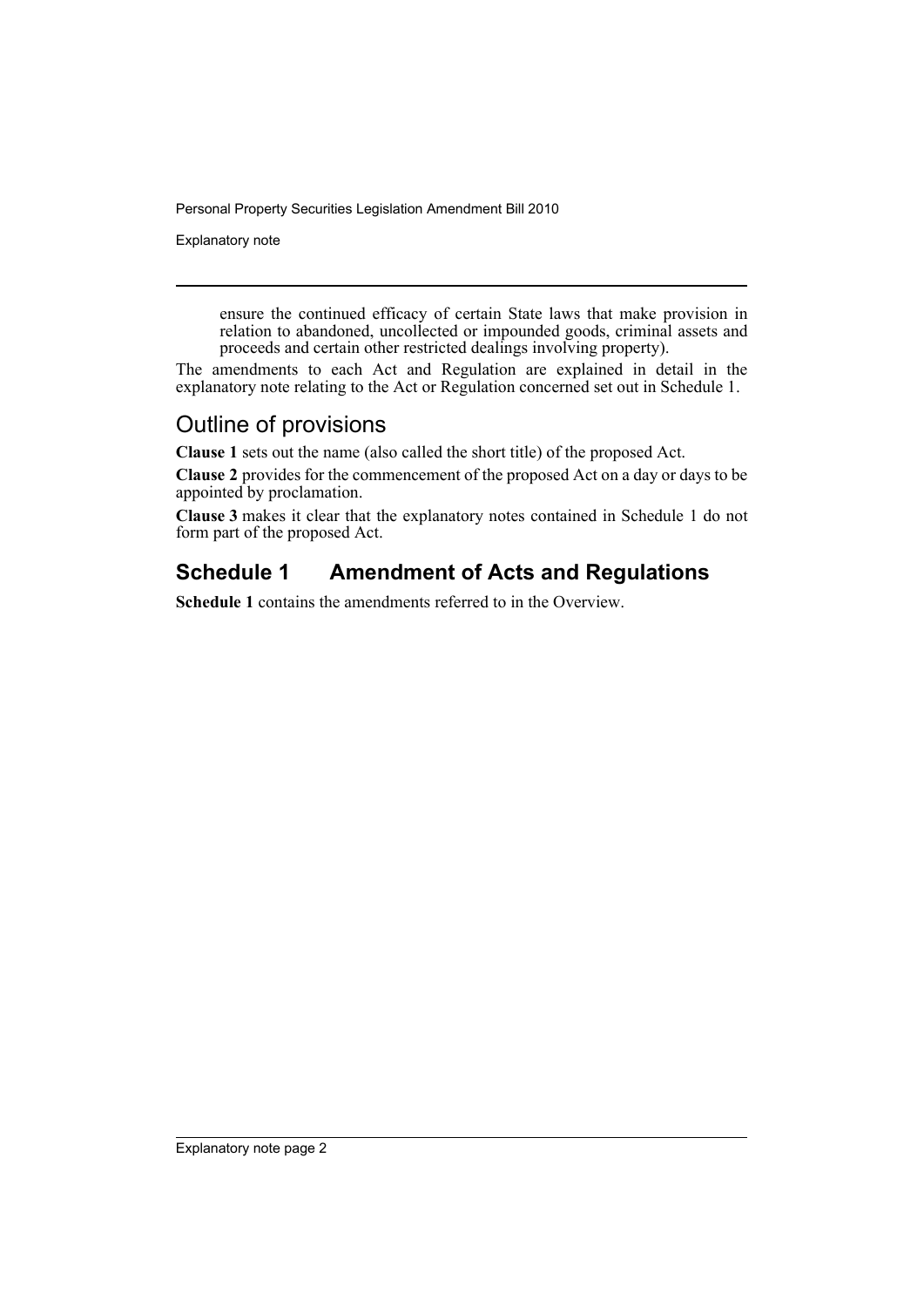First print



New South Wales

# **Personal Property Securities Legislation Amendment Bill 2010**

## **Contents**

|   |                                              | Page |
|---|----------------------------------------------|------|
|   | Name of Act                                  |      |
| 2 | Commencement                                 |      |
| 3 | <b>Explanatory notes</b>                     |      |
|   | Schedule 1 Amendment of Acts and Regulations |      |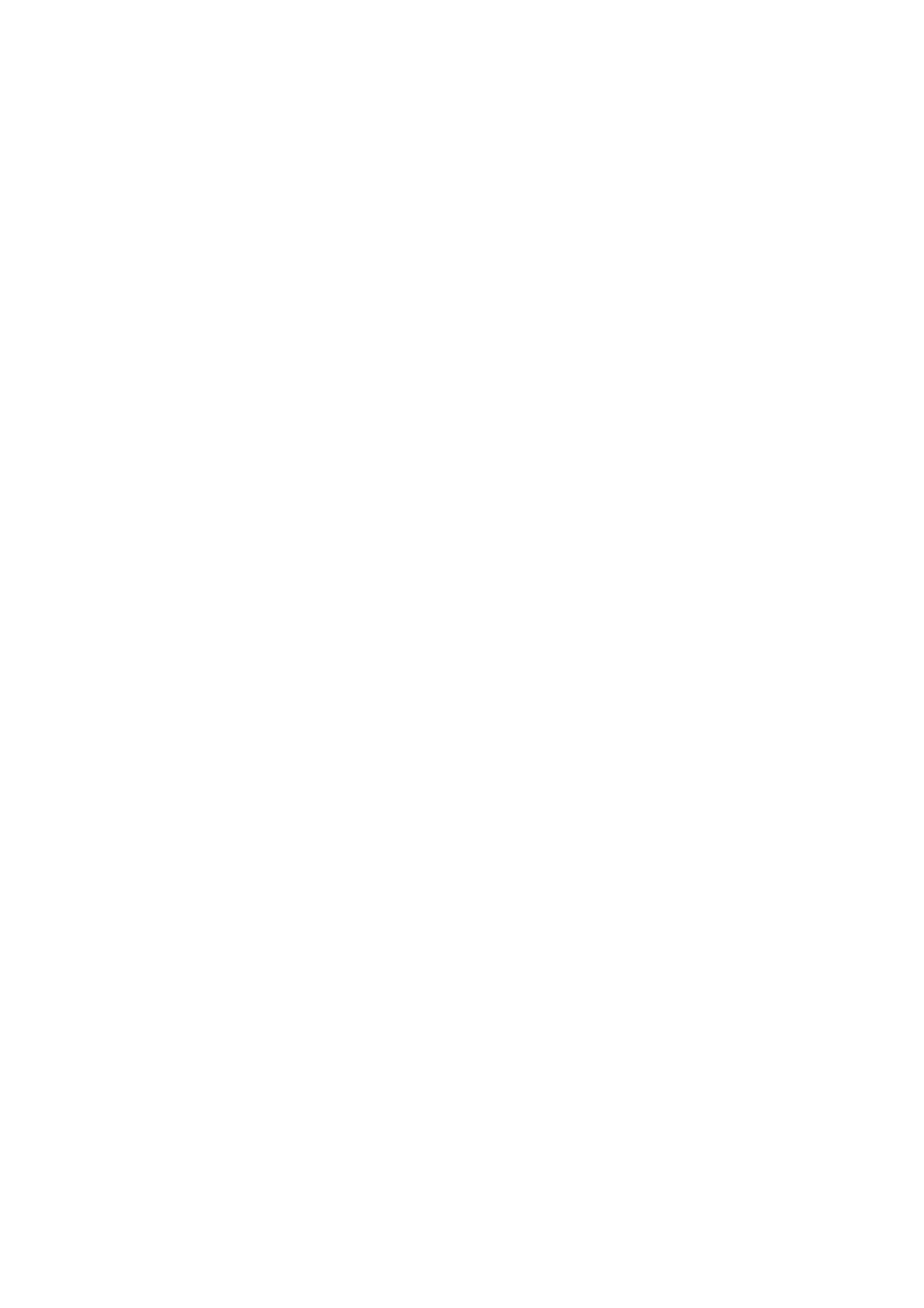

New South Wales

## **Personal Property Securities Legislation Amendment Bill 2010**

No , 2010

## **A Bill for**

An Act to amend certain Acts and Regulations consequent on the enactment by the Parliament of the Commonwealth of the *Personal Property Securities Act 2009*; and for related purposes.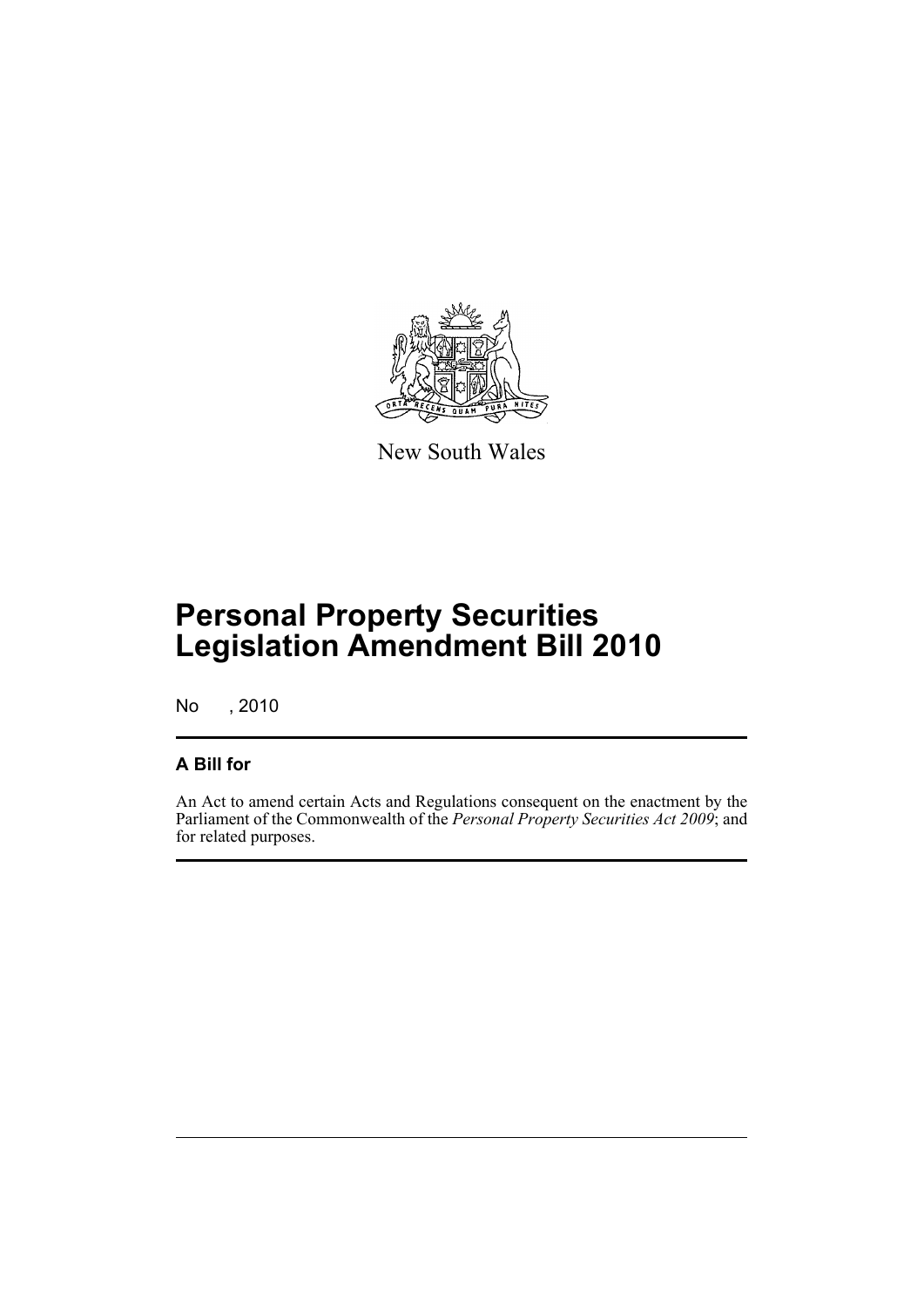<span id="page-5-2"></span><span id="page-5-1"></span><span id="page-5-0"></span>

|              | The Legislature of New South Wales enacts:                                                                 |                     |
|--------------|------------------------------------------------------------------------------------------------------------|---------------------|
| 1            | Name of Act                                                                                                | 2                   |
|              | This Act is the <i>Personal Property Securities Legislation Amendment</i><br>Act 2010                      | 3<br>$\overline{4}$ |
| $\mathbf{2}$ | Commencement                                                                                               | 5                   |
|              | This Act commences on a day or days to be appointed by proclamation.                                       | 6                   |
| 3            | <b>Explanatory notes</b>                                                                                   | 7                   |
|              | The matter appearing under the heading "Explanatory note" in<br>Schedule 1 does not form part of this Act. | 8<br>9              |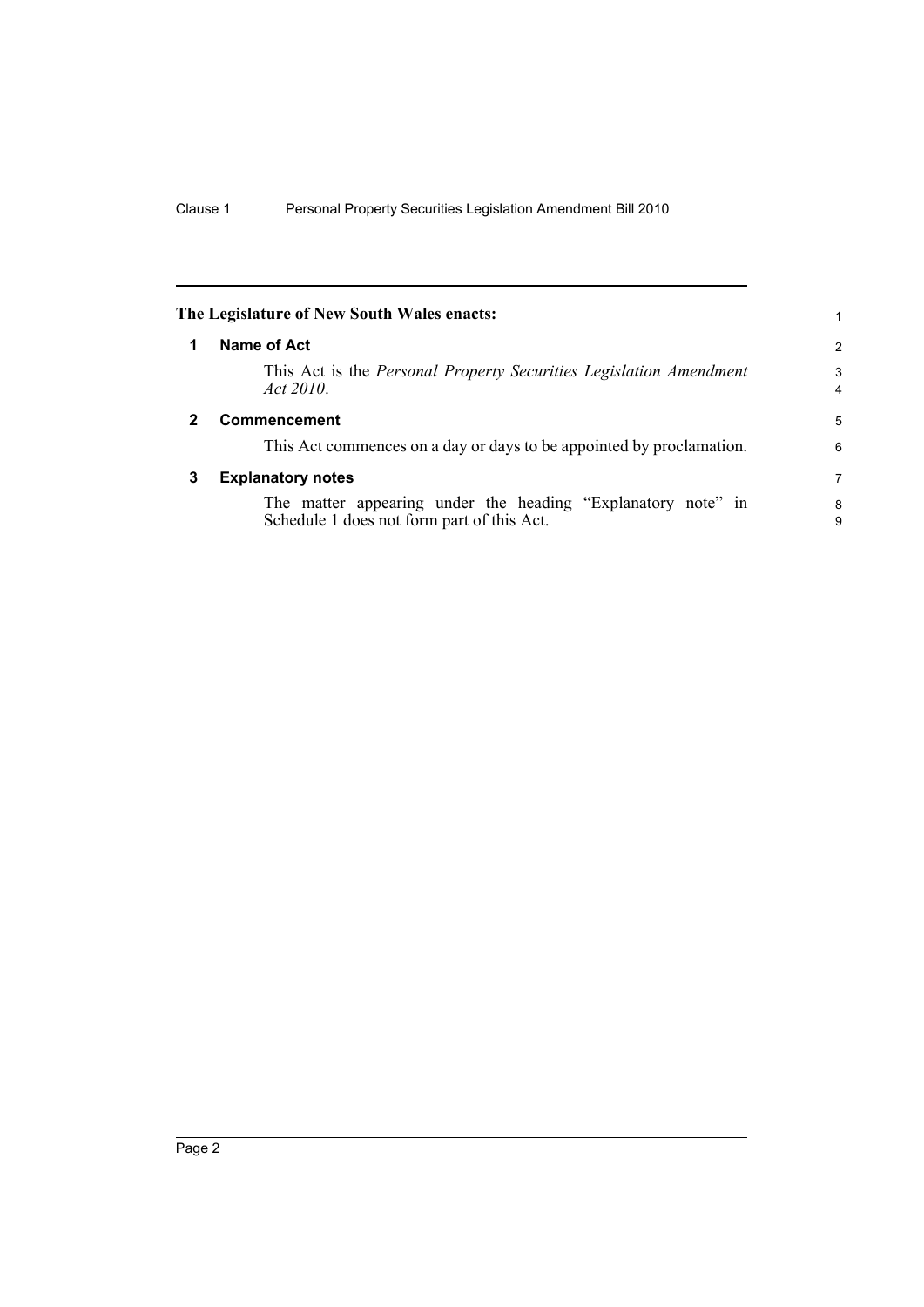Amendment of Acts and Regulations Schedule 1

1

 $\overline{2}$ 3

31

### <span id="page-6-0"></span>**Schedule 1 Amendment of Acts and Regulations**

### **1.1 Building and Construction Industry Security of Payment Act 1999 No 46**

#### **Section 11 Due date for payment**

Insert after section 11 (5):

- (6) Except as otherwise provided by this section, the rules and principles of the common law and equity apply to the determination of priorities between a lien under subsection (3) over any unfixed plant and materials and any other interest in the plant and materials.
- (7) Section 73 (2) of the *Personal Property Securities Act 2009* of the Commonwealth is declared to apply to liens under subsection (3).

#### **Explanatory note**

Section 73 of the *Personal Property Securities Act 2009* of the Commonwealth (*the* **Commonwealth Act**) provides for priorities in certain circumstances between security interests in personal property to which that Act applies and interests in the property created, arising or being provided for under a law of the State (a *statutory interest*).

Section 73 (2) of the Commonwealth Act enables a law of a State, by declaring that the subsection applies to a statutory interest, to provide for the priority between the statutory interest and security interests to be determined in accordance with the law of the State rather than the Commonwealth Act. However, the declaration operates only in relation to statutory interests arising after the declaration comes into effect.

The proposed amendment to the *Building and Construction Industry Security of Payment Act 1999*:

- (a) provides for the determination of priorities between a lien created under section 11 of that Act and other security interests to be determined in accordance with that section rather than in accordance with section 73 of the Commonwealth Act, and
- (b) confirms that the common law and equity applies to the determination of priorities unless section 11 provides otherwise.

#### **1.2 Confiscation of Proceeds of Crime Act 1989 No 90**

#### **[1] Section 48 Charge on property subject to restraining order or freezing notice**

Omit "of the State" from section 48 (4).

Insert instead "(whether or not a law of the State)".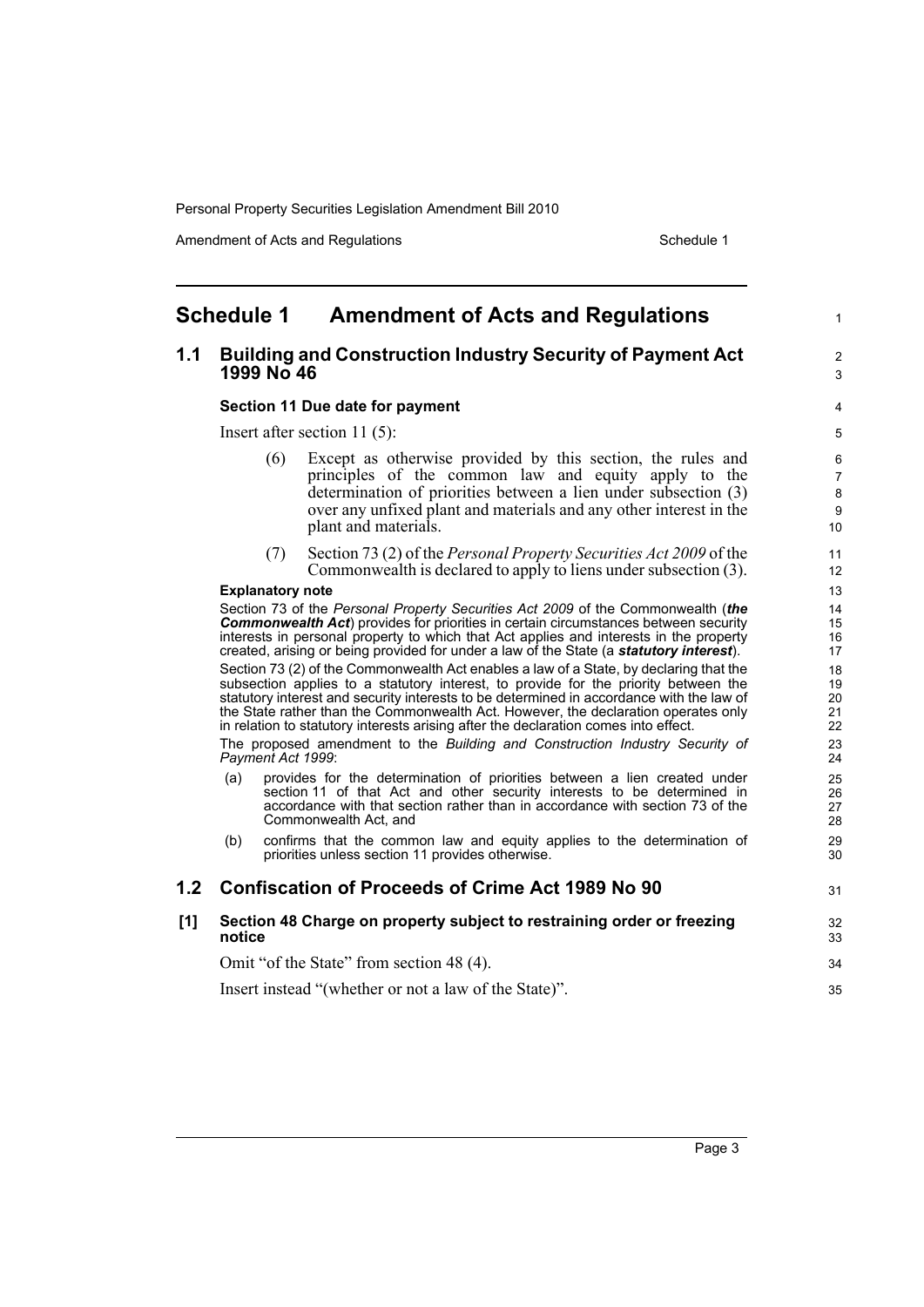Schedule 1 Amendment of Acts and Regulations

#### **[2] Section 48 (6)** Insert after section 48 (5): (6) Section 73 (2) of the *Personal Property Securities Act 2009* of the Commonwealth is declared to apply to a charge created by subsection (1). **[3] Section 83 Charge on property subject to registered interstate restraining orders** Omit "of New South Wales" from section 83 (4). Insert instead "(whether or not a law of the State)". **[4] Section 83 (6)** Insert after section 83 (5): (6) Section 73 (2) of the *Personal Property Securities Act 2009* of the Commonwealth is declared to apply to a charge created by subsection (1). **Explanatory note** Section 73 of the *Personal Property Securities Act 2009* of the Commonwealth (*the* **Commonwealth Act**) provides for priorities in certain circumstances between security interests in personal property to which that Act applies and interests in the property created, arising or being provided for under a law of the State (a *statutory interest*). Section 73 (2) of the Commonwealth Act enables a law of a State, by declaring that the subsection applies to a statutory interest, to provide for the priority between the statutory interest and security interests to be determined in accordance with the law of the State rather than the Commonwealth Act. However, the declaration operates only in relation to statutory interests arising after the declaration comes into effect. Items [2] and [4] of the proposed amendments to the *Confiscation of Proceeds of Crime Act 1989* (*the Act*) provide for the determination of priorities between a charge created under sections 48 and 83 of that Act, respectively, and other security interests to be determined in accordance with those sections rather than in accordance with section 73 of the Commonwealth Act. Items [1] and [3] of the proposed amendments to the Act will enable the NSW Trustee and Guardian or an appropriate officer to register such charges created in relation to personal property under the Commonwealth Act. **1.3 Conveyancing Act 1919 No 6 [1] Section 184C General Register of Deeds** Insert "that were" before "registered" wherever occurring in section 184C (2) (g) and (h). 1 2 3 4 5 6 7 8 **9** 10 11 12 13 14 15 16 17 18 19 20 21 22 23 24 25 26 27 28 29 30 31 32 33 34 35 36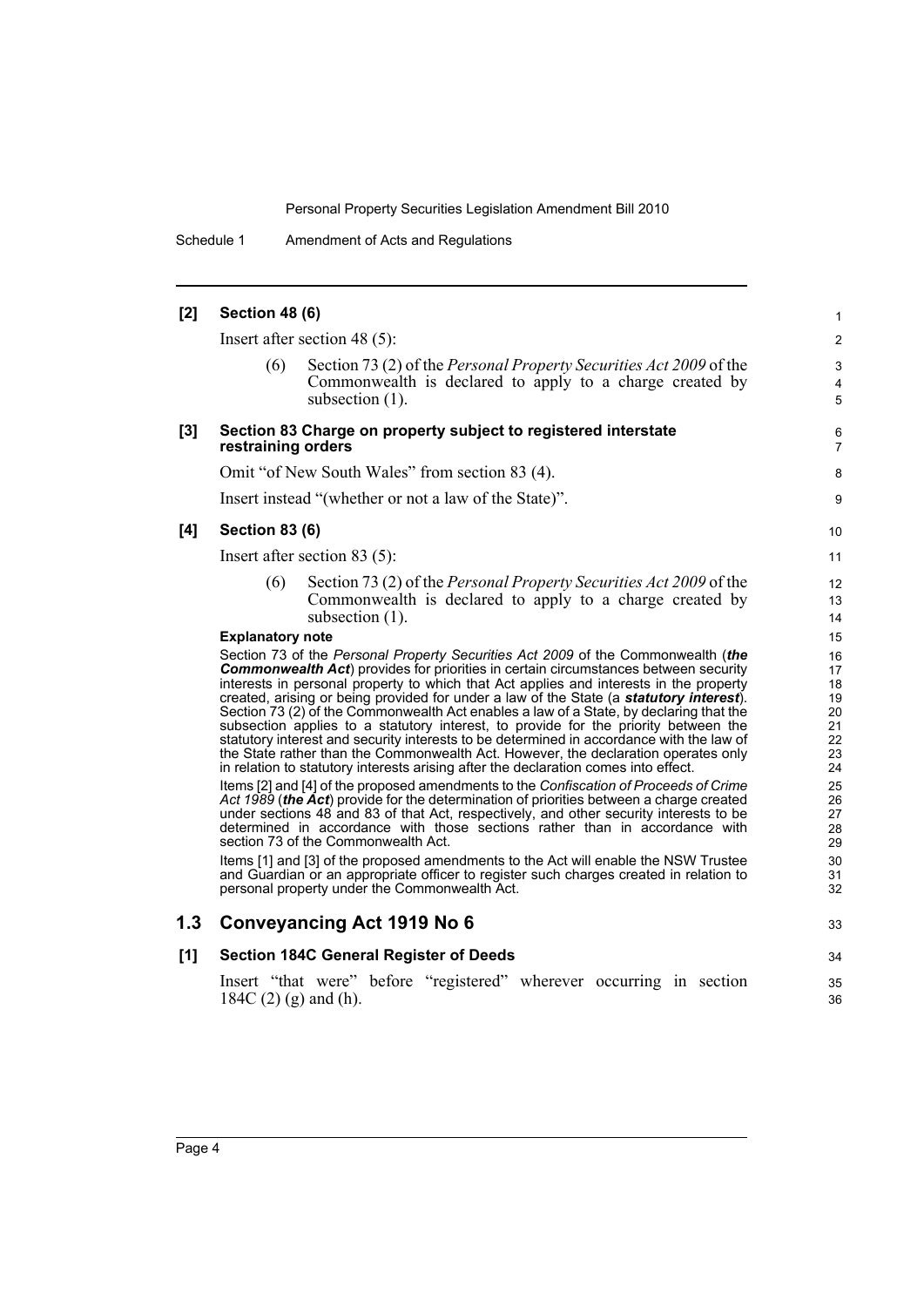Amendment of Acts and Regulations Schedule 1

#### **[2] Section 184C (2) (h1)** Omit "that are". Insert "that were". **Explanatory note** The proposed amendments to the *Conveyancing Act 1919* limit references to instruments that are registered under the *Security Interests in Goods Act 2005* and certain other personal property legislation to instruments that were previously registered under that legislation. **1.4 Conveyancing (General) Regulation 2008 Schedule 1 Fees** Omit items 2 and 3. **Explanatory note** The proposed amendment to the *Conveyancing (General) Regulation 2008* omits references to the *Security Interests in Goods Act 2005* that will become outdated on the repeal of that Act by the *Personal Property Securities (Commonwealth Powers) Amendment Act 2009*. **1.5 Criminal Assets Recovery Act 1990 No 23 [1] Section 31 Charge on property** Insert after section 31 (4): (5) Section 73 (2) of the *Personal Property Securities Act 2009* of the Commonwealth is declared to apply to a charge created by subsection (1). **[2] Section 52G Charge on property subject to interstate restraining order** Omit "of New South Wales" from section 52G (5). Insert instead "(whether or not a law of the State)". **[3] Section 52G (7)** Insert after section 52G (6): (7) Section 73 (2) of the *Personal Property Securities Act 2009* of the Commonwealth is declared to apply to a charge created by this section. **Explanatory note** Section 73 of the *Personal Property Securities Act 2009* of the Commonwealth (*the* **Commonwealth Act**) provides for priorities in certain circumstances between security interests in personal property to which that Act applies and interests in the property created, arising or being provided for under a law of the State (a *statutory interest*). Section 73 (2) of the Commonwealth Act enables a law of a State, by declaring that the subsection applies to a statutory interest, to provide for the priority between the 1 2 3 4 5 6 7 8 9 10 11 12 13 14 15 16 17 18 19 20 21 22 23 24 25 26 27 28 29 30 31 32 33 34 35 36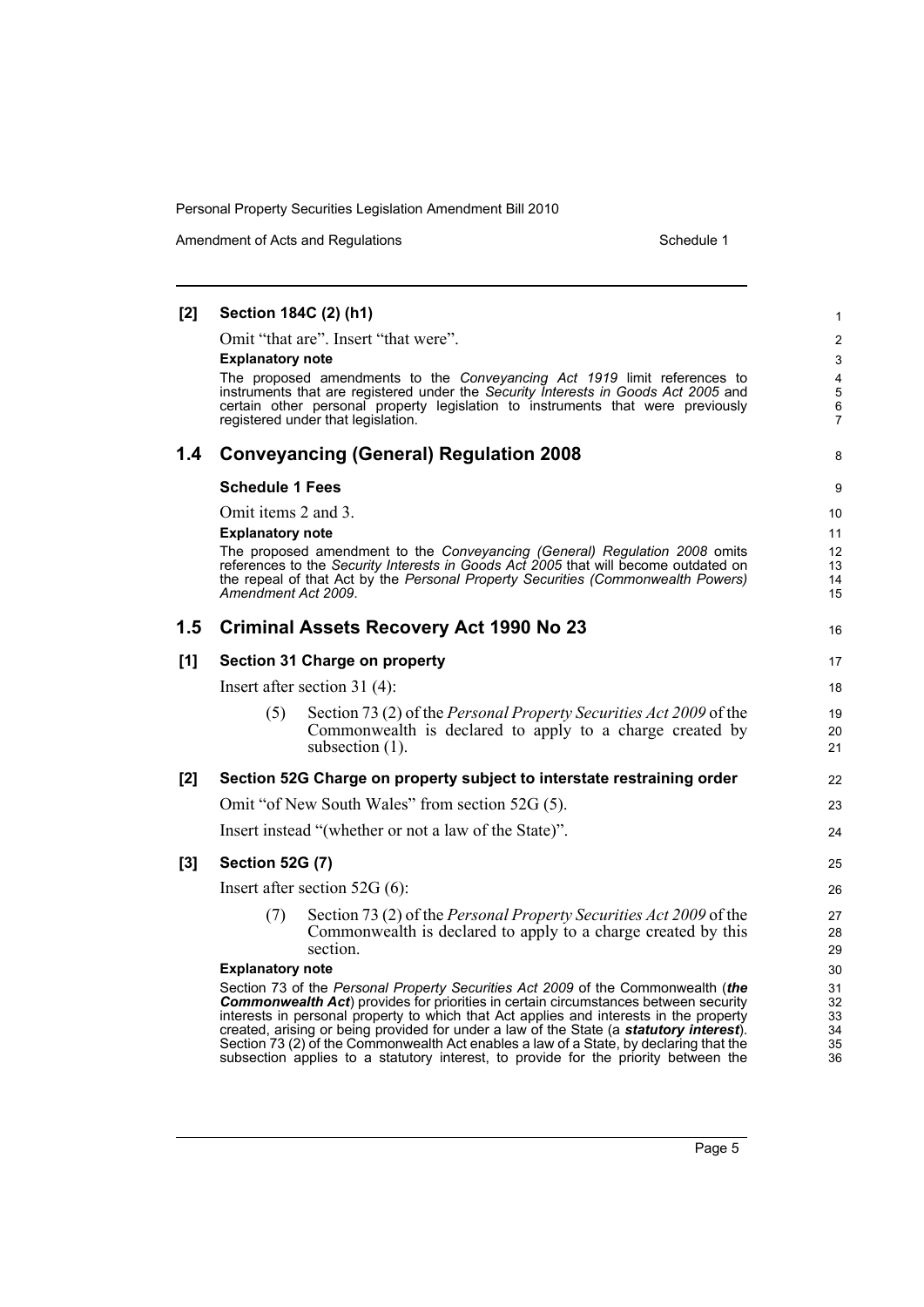Schedule 1 Amendment of Acts and Regulations

statutory interest and security interests to be determined in accordance with the law of the State rather than the Commonwealth Act. However, the declaration operates only in relation to statutory interests arising after the declaration comes into effect.

Items [1] and [3] of the proposed amendments to the *Criminal Assets Recovery Act 1990* (*the Act*) provide for the determination of priorities between a charge created under sections 31 and 52G of that Act, respectively, and other security interests to be determined in accordance with those sections rather than in accordance with section 73 of the Commonwealth Act.

Item [2] of the proposed amendments to the Act will enable the NSW Trustee and Guardian or an appropriate or authorised officer to register a charge created by section 52G of the Act in relation to personal property under the Commonwealth Act. Section 31 of the Act already makes similar provision in relation to charges created by that section.

### **1.6 Duties Act 1997 No 123**

#### **Section 222 Exempt mortgages and supporting instruments**

Omit section 222 (2) (f1). Insert instead:

(f1) an instrument that creates a security interest in crops or livestock (within the meaning of the *Personal Property Securities Act 2009* of the Commonwealth), and

#### **Explanatory note**

The proposed amendment to the *Duties Act 1997* omits a reference to an agricultural goods mortgage under the *Security Interests in Goods Act 2005* that will become outdated on the repeal of that Act by the *Personal Property Securities (Commonwealth Powers) Amendment Act 2009*. The reference is replaced with a reference to the equivalent concept under the *Personal Property Securities Act 2009* of the Commonwealth.

### **1.7 Fair Trading Act 1987 No 68**

#### **[1] Section 9A Exchange of information**

Omit "but only to the extent that the information is reasonably necessary to assist in the exercise of functions under this Act (or any other Act administered by the Minister for Fair Trading, whether solely or jointly with another Minister) or the functions of the relevant agency concerned." from section  $9A(3)$ .

Insert instead:

but only to the extent that the information is reasonably necessary:

(c) to assist in the exercise of functions (*existing NSW fair trading functions*) under this Act (or any other Act administered by the Minister for Fair Trading, whether solely or jointly with another Minister) or of the functions of the relevant agency concerned, or

14

34

33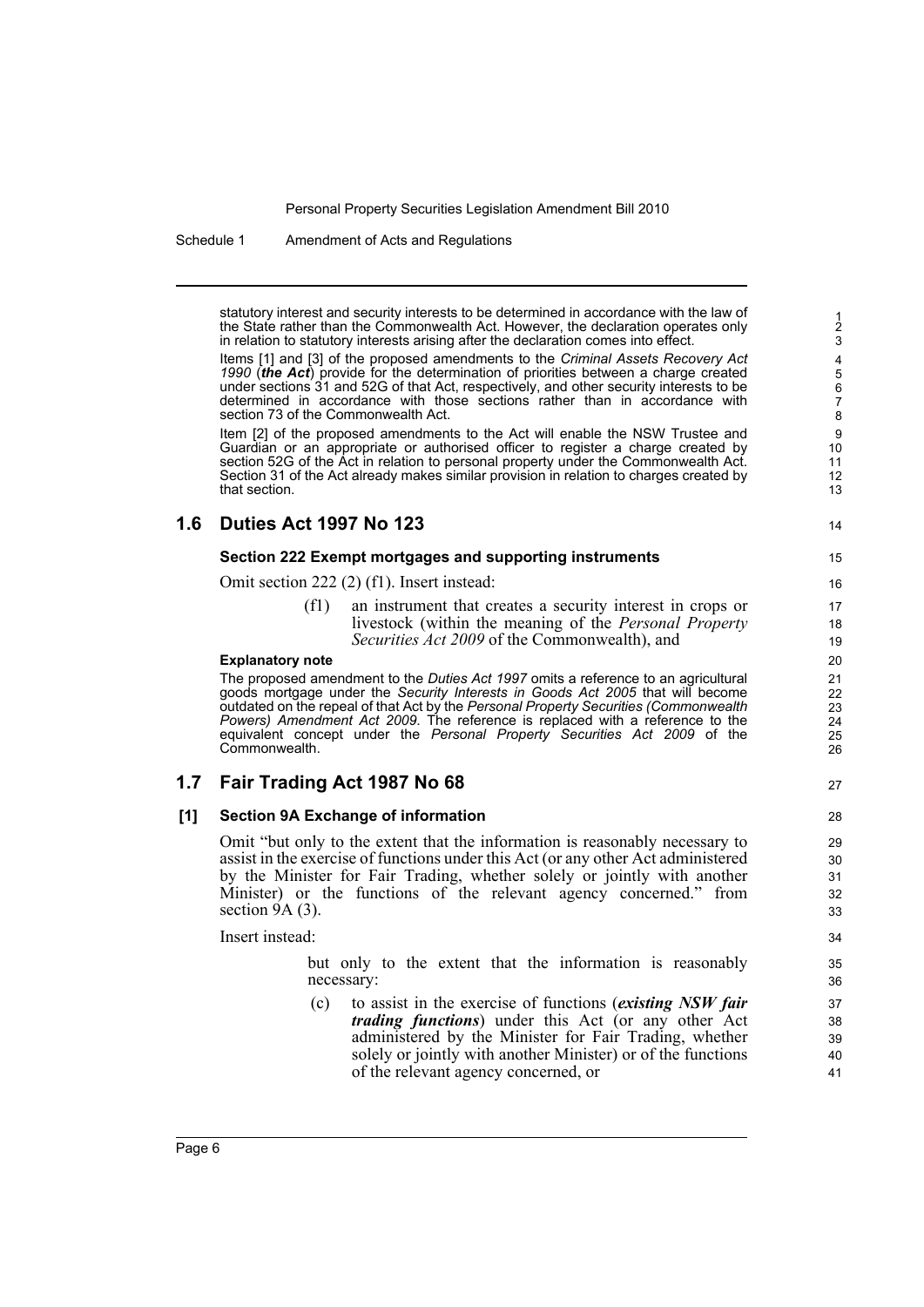|     |                          | (d)      | to assist in a proposed transfer of existing NSW fair trading<br>functions to the relevant agency concerned or a proposed<br>transfer of functions of the relevant agency concerned to<br>the Minister, Director-General or other fair trading agency<br>of the State.                                                                                                                                                                                                                                                                                                                                                                                                                                                                                                                                                                                                                                                                                                                                                                                   | $\mathbf{1}$<br>$\overline{2}$<br>$\mathsf 3$<br>$\overline{\mathbf{4}}$<br>5                |  |
|-----|--------------------------|----------|----------------------------------------------------------------------------------------------------------------------------------------------------------------------------------------------------------------------------------------------------------------------------------------------------------------------------------------------------------------------------------------------------------------------------------------------------------------------------------------------------------------------------------------------------------------------------------------------------------------------------------------------------------------------------------------------------------------------------------------------------------------------------------------------------------------------------------------------------------------------------------------------------------------------------------------------------------------------------------------------------------------------------------------------------------|----------------------------------------------------------------------------------------------|--|
| [2] | Section 9A (6)           |          |                                                                                                                                                                                                                                                                                                                                                                                                                                                                                                                                                                                                                                                                                                                                                                                                                                                                                                                                                                                                                                                          | 6                                                                                            |  |
|     |                          |          | Omit the subsection. Insert instead:                                                                                                                                                                                                                                                                                                                                                                                                                                                                                                                                                                                                                                                                                                                                                                                                                                                                                                                                                                                                                     | $\overline{7}$                                                                               |  |
|     | (6)                      |          | This section does not:                                                                                                                                                                                                                                                                                                                                                                                                                                                                                                                                                                                                                                                                                                                                                                                                                                                                                                                                                                                                                                   | 8                                                                                            |  |
|     |                          | (a)      | limit the functions that may be exercised by the<br>Director-General under section 9, or                                                                                                                                                                                                                                                                                                                                                                                                                                                                                                                                                                                                                                                                                                                                                                                                                                                                                                                                                                 | 9<br>10                                                                                      |  |
|     |                          | (b)      | require the Director-General to provide information to a<br>relevant agency only in accordance with an information<br>sharing arrangement where that information can otherwise<br>be lawfully provided, or                                                                                                                                                                                                                                                                                                                                                                                                                                                                                                                                                                                                                                                                                                                                                                                                                                               | 11<br>12<br>13<br>14                                                                         |  |
|     |                          | (c)      | limit the operation of any other Act or law under which a<br>relevant agency is authorised or required to disclose<br>information to another person or body.                                                                                                                                                                                                                                                                                                                                                                                                                                                                                                                                                                                                                                                                                                                                                                                                                                                                                             | 15<br>16<br>17                                                                               |  |
| [3] |                          |          | <b>Schedule 5 Savings and transitional provisions</b>                                                                                                                                                                                                                                                                                                                                                                                                                                                                                                                                                                                                                                                                                                                                                                                                                                                                                                                                                                                                    | 18                                                                                           |  |
|     | Insert before clause 12: |          |                                                                                                                                                                                                                                                                                                                                                                                                                                                                                                                                                                                                                                                                                                                                                                                                                                                                                                                                                                                                                                                          |                                                                                              |  |
|     | 11J                      |          | <b>Personal Property Securities Legislation Amendment Act 2010</b>                                                                                                                                                                                                                                                                                                                                                                                                                                                                                                                                                                                                                                                                                                                                                                                                                                                                                                                                                                                       | 20                                                                                           |  |
|     | <b>Explanatory note</b>  | section. | Section 9A (as amended by the <i>Personal Property Securities</i><br>Legislation Amendment Act 2010) extends to information<br>obtained before the commencement of the amendments to that<br>Item [1] of the proposed amendments to the Fair Trading Act 1987 (the Act) enables<br>information sharing arrangements to be entered into by the Director-General within the<br>meaning of that Act in connection with the proposed transfer of functions relating to fair<br>trading (including to a Commonwealth agency).<br>Item [2] of the proposed amendments to the Act makes it clear that the<br>Director-General may share information with other agencies even in the absence of an<br>information sharing arrangement under section 9A of the Act where the<br>Director-General can lawfully do so.<br>Item [3] of the proposed amendments to the Act enacts a transitional provision that<br>confirms that the amendments proposed to be made by items [1] and [2] extend to<br>information obtained before the commencement of the amendments. | 21<br>22<br>23<br>24<br>25<br>26<br>27<br>28<br>29<br>30<br>31<br>32<br>33<br>34<br>35<br>36 |  |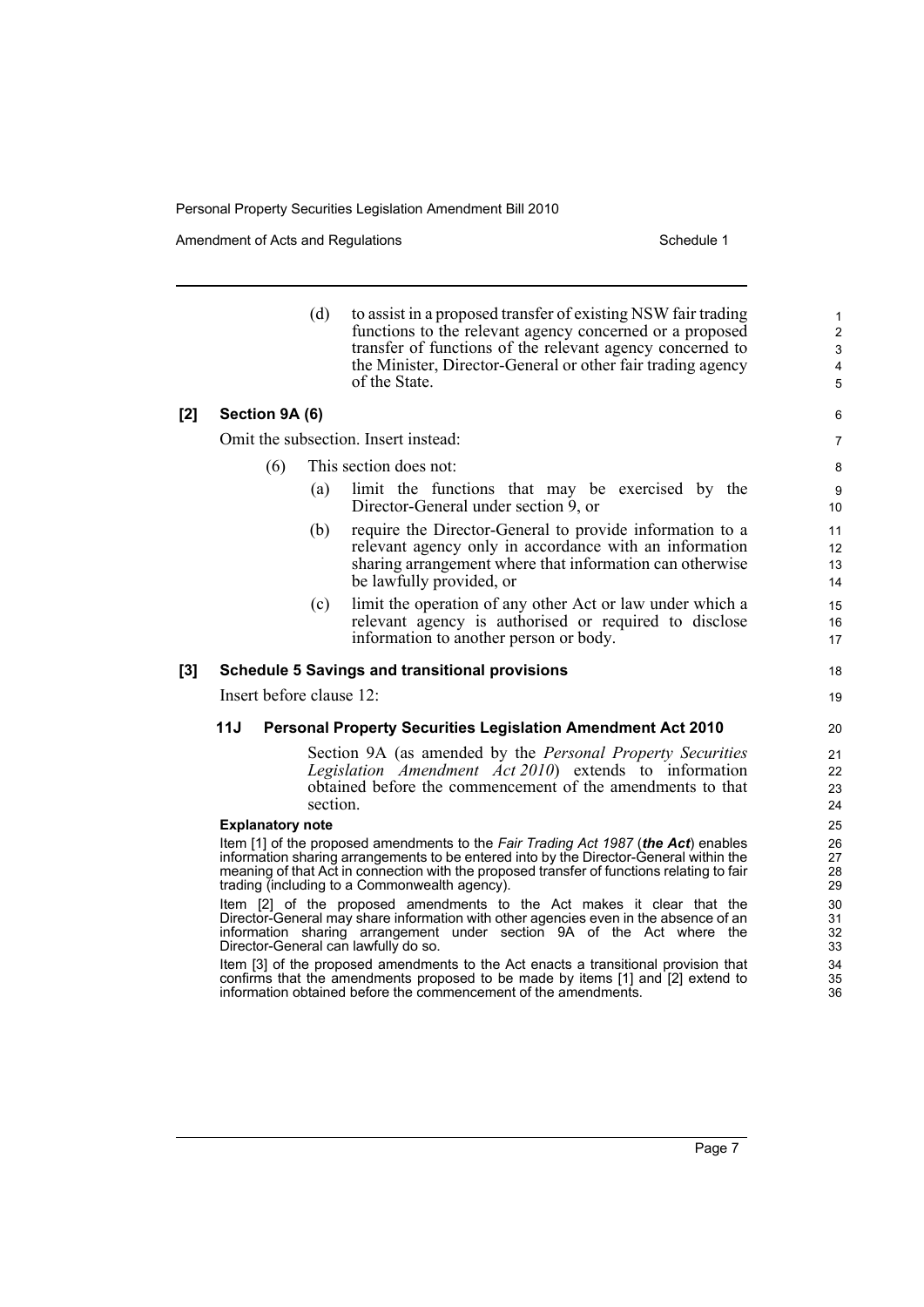Schedule 1 Amendment of Acts and Regulations

| 1.8 |      |                     |                           | <b>Fines Act 1996 No 99</b>                                                                                                                                                                                                                                                                                                                                                                                                                                        | 1                                        |
|-----|------|---------------------|---------------------------|--------------------------------------------------------------------------------------------------------------------------------------------------------------------------------------------------------------------------------------------------------------------------------------------------------------------------------------------------------------------------------------------------------------------------------------------------------------------|------------------------------------------|
|     |      |                     |                           | Schedule 1 Statutory provisions under which penalty notices issued                                                                                                                                                                                                                                                                                                                                                                                                 | $\overline{2}$                           |
|     |      |                     | <b>Explanatory note</b>   | Omit the matter relating to the Registration of Interests in Goods Act 1986.<br>The proposed amendment to the Fines Act 1996 omits a reference to the Registration<br>of Interests in Goods Act 1986 that will become outdated on the repeal of that Act by<br>the Personal Property Securities (Commonwealth Powers) Amendment Act 2009.                                                                                                                          | 3<br>4<br>5<br>$\,6\,$<br>$\overline{7}$ |
| 1.9 |      |                     |                           | <b>Fisheries Management Act 1994 No 38</b>                                                                                                                                                                                                                                                                                                                                                                                                                         | 8                                        |
|     |      | <b>Section 286A</b> |                           |                                                                                                                                                                                                                                                                                                                                                                                                                                                                    | 9                                        |
|     |      |                     | Insert after section 286: |                                                                                                                                                                                                                                                                                                                                                                                                                                                                    | 10                                       |
|     | 286A |                     |                           | Certain licences, leases, permits and other rights not personal<br>property under Personal Property Securities Act 2009 (Cth)                                                                                                                                                                                                                                                                                                                                      | 11<br>12                                 |
|     |      |                     |                           | Each of the following is declared not to be personal property for<br>the purposes of the <i>Personal Property Securities Act 2009</i> of the<br>Commonwealth:                                                                                                                                                                                                                                                                                                      | 13<br>14<br>15                           |
|     |      |                     | (a)                       | a commercial fishing licence,                                                                                                                                                                                                                                                                                                                                                                                                                                      | 16                                       |
|     |      |                     | (b)                       | an endorsement on a commercial fishing licence,                                                                                                                                                                                                                                                                                                                                                                                                                    | 17                                       |
|     |      |                     | (c)                       | a fishing boat licence,                                                                                                                                                                                                                                                                                                                                                                                                                                            | 18                                       |
|     |      |                     | (d)                       | a share in any share management fishery,                                                                                                                                                                                                                                                                                                                                                                                                                           | 19                                       |
|     |      |                     | (e)                       | an aquaculture lease,                                                                                                                                                                                                                                                                                                                                                                                                                                              | 20                                       |
|     |      |                     | (f)                       | an aquaculture permit,                                                                                                                                                                                                                                                                                                                                                                                                                                             | 21                                       |
|     |      |                     | (g)                       | a charter fishing boat licence,                                                                                                                                                                                                                                                                                                                                                                                                                                    | 22                                       |
|     |      |                     | (h)                       | an allocation made under Division 8 of Part 3,                                                                                                                                                                                                                                                                                                                                                                                                                     | 23                                       |
|     |      |                     | (i)                       | a permit issued under section 37,                                                                                                                                                                                                                                                                                                                                                                                                                                  | 24                                       |
|     |      |                     | (i)                       | a permit issued under Part 7,                                                                                                                                                                                                                                                                                                                                                                                                                                      | 25                                       |
|     |      |                     | (k)                       | a licence granted under Subdivision 1 of Division 6 of<br>Part 7A.                                                                                                                                                                                                                                                                                                                                                                                                 | 26<br>27                                 |
|     |      |                     |                           | Note. The Personal Property Securities Act 2009 of the Commonwealth<br>does not apply in relation to a right, licence or authority granted by or<br>under a law of a State that is declared by the law not to be personal<br>property for the purposes of that Act.                                                                                                                                                                                                | 28<br>29<br>30<br>31                     |
|     |      |                     | <b>Explanatory note</b>   |                                                                                                                                                                                                                                                                                                                                                                                                                                                                    | 32                                       |
|     |      |                     |                           | Section 8 (1) (k) of the Personal Property Securities Act 2009 of the Commonwealth<br>(the Commonwealth Act) provides for that Act not to apply to a particular right, licence<br>or authority (the statutory right) granted by or under a law of a State, if, at the time<br>when the statutory right is granted, or at any time afterwards, a provision of that law<br>declares that kind of statutory right not to be personal property for the purposes of the | 33<br>34<br>35<br>36<br>37               |

Commonwealth Act (no matter whether the provision remains in force). The definition

38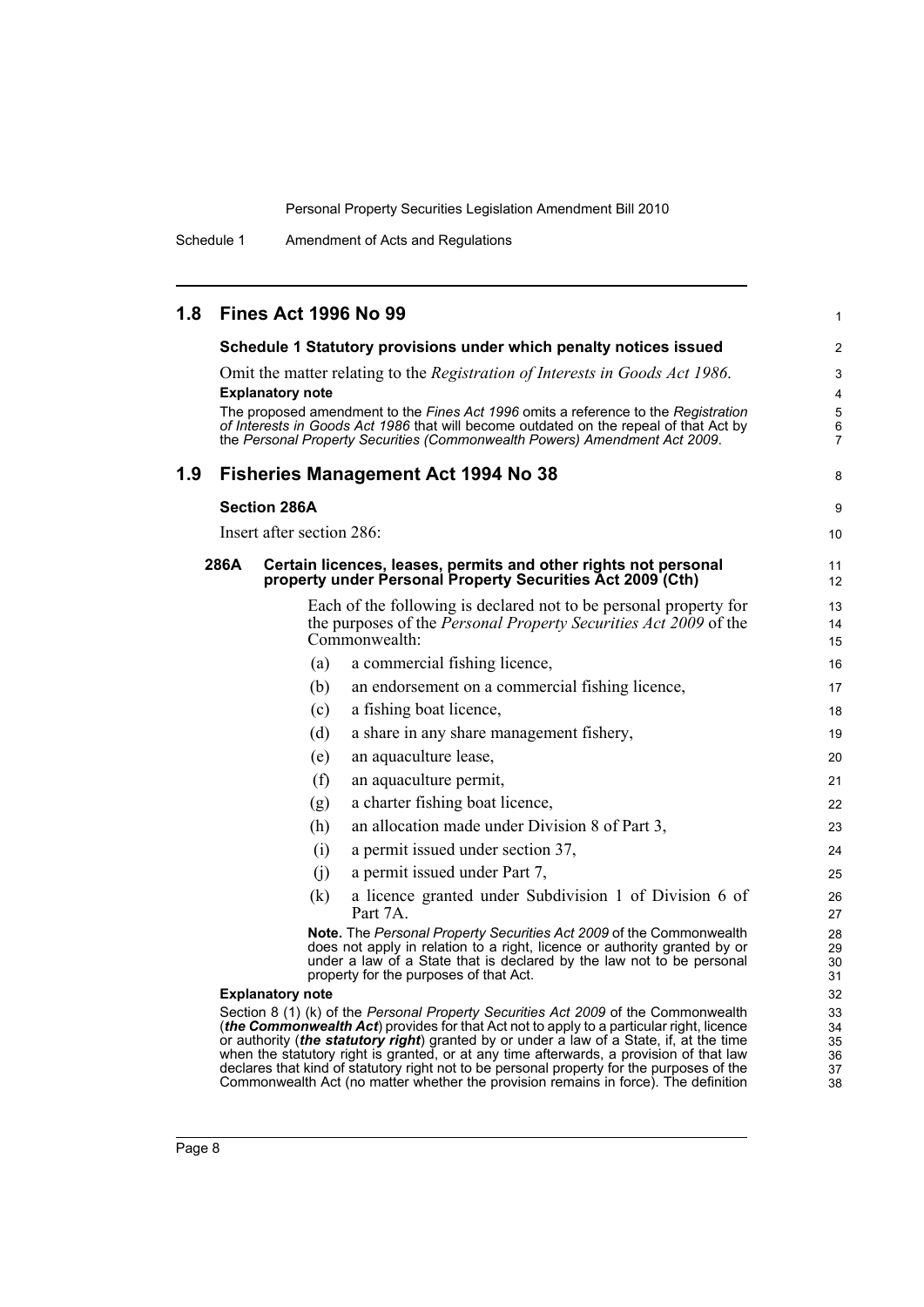Amendment of Acts and Regulations Schedule 1

32

of *personal property* in section 10 of the Commonwealth Act also excludes any statutory right that has been declared not to be personal property for the purposes of the Commonwealth Act.

The proposed amendment to the *Fisheries Management Act 1994* ensures that certain licences, shares, leases, permits and other rights issued or granted under the Act are not treated as being personal property for the purposes of the Commonwealth Act.

### **1.10 Health Practitioner Regulation (Adoption of National Law) Act 2009 No 86**

#### **Schedule 1 Modification of Health Practitioner Regulation National Law**

Insert after clause 3 (2) of Schedule 5F of the modifications to the Health Practitioner Regulation National Law (as set out in Schedule 1 [25] to the Act):

- (3) To avoid doubt, any failure to register a pecuniary interest that is a security interest with respect to a pharmacy business does not—
	- (a) affect the validity, priority or enforceability of the security interest or of the agreement or other arrangement providing for the security interest; or
	- (b) otherwise limit the effect of the security interest or the agreement or other arrangement providing for the security interest.

#### **Explanatory note**

Section 254 (2) (d) of the *Personal Property Securities Act 2009* of the Commonwealth recognises that a law of a State that requires a security interest in personal property to be registered under that law is capable of operating concurrently with the Commonwealth Act if a failure to register the security interest under the law does not limit the effect of the security interest or a security agreement for the security interest. The proposed amendment to the *Health Practitioner Regulation (Adoption of National Law) Act 2009* makes it clear that a failure under clause 3 of Schedule 5F of the modifications set out in that Act to the Health Practitioner Regulation National Law to register a pecuniary interest that is a security interest with respect to a pharmacy business does not limit the effect of the interest or the agreement that creates the interest.

### **1.11 Housing Act 2001 No 52**

#### **Section 69B Access to information for preventing, investigating or prosecuting fraud**

Omit section 69B (1) (e).

#### **Explanatory note**

The proposed amendment to the *Housing Act 2001* omits a reference to the Register of Interests in Goods kept under the *Registration of Interests in Goods Act 1986* that will become outdated on the repeal of that Act by the *Personal Property Securities (Commonwealth Powers) Amendment Act 2009*.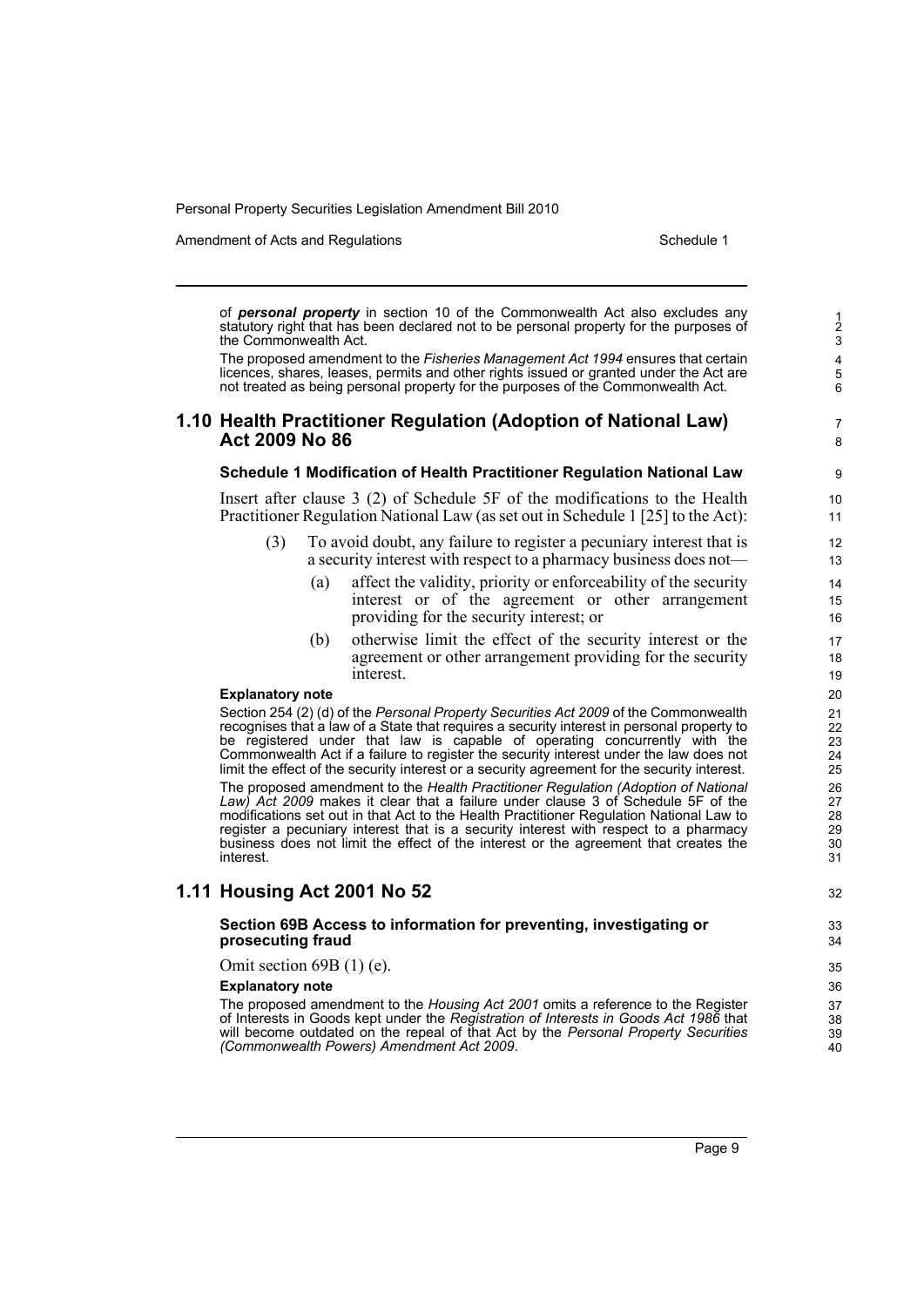|     | 1.12 Impounding Act 1993 No 31                                                                                                                                                     | 1                 |
|-----|------------------------------------------------------------------------------------------------------------------------------------------------------------------------------------|-------------------|
| [1] | Section 20 Impounding authority to notify owner                                                                                                                                    | 2                 |
|     | Omit "Register under the Registration of Interests in Goods Act 1986 for<br>registrable interests in the vehicle" from section $20(1)$ .                                           | 3<br>4            |
|     | Insert instead "PPS Register for information concerning PPS security interests<br>in the vehicle".                                                                                 | 5<br>6            |
| [2] | <b>Section 20 (4)</b>                                                                                                                                                              | 7                 |
|     | Omit "Register reveals a registrable interest".                                                                                                                                    | 8                 |
|     | Insert instead "PPS Register reveals a PPS security interest".                                                                                                                     | 9                 |
| [3] | <b>Section 20 (8)</b>                                                                                                                                                              | 10                |
|     | Insert after section 20 $(7)$ (before the note):                                                                                                                                   | 11                |
|     | (8)<br>In this section:                                                                                                                                                            | $12 \overline{ }$ |
|     | <b>PPS Register</b> means the Personal Property Securities Register                                                                                                                | 13                |
|     | under the <i>Personal Property Securities Act 2009</i> of the                                                                                                                      | 14                |
|     | Commonwealth.                                                                                                                                                                      | 15                |
|     | <b>PPS</b> security interest, in relation to a motor vehicle, means a                                                                                                              | 16                |
|     | security interest in the vehicle to which the Personal Property                                                                                                                    | 17                |
|     | Securities Act 2009 of the Commonwealth applies (including a<br>transitional security interest within the meaning of that Act).                                                    | 18<br>19          |
|     | <b>Explanatory note</b>                                                                                                                                                            | 20                |
|     | The proposed amendments to the <i>Impounding Act 1993</i> require an impounding                                                                                                    | 21                |
|     | authority to search the new Personal Property Securities Register established under                                                                                                | 22                |
|     | the Personal Property Securities Act 2009 of the Commonwealth for security interests                                                                                               | 23                |
|     | in a motor vehicle before impounding the vehicle. Currently, an impounding authority is<br>required to search the Register maintained under the Registration of Interests in Goods | 24<br>25          |
|     | Act 1986. That Register will be replaced by the Register under the Commonwealth Act                                                                                                | 26                |
|     | when that Act commences.                                                                                                                                                           | 27                |
|     | 1.13 Law Enforcement (Powers and Responsibilities) Act 2002                                                                                                                        | 28                |
|     | <b>No 103</b>                                                                                                                                                                      | 29                |
| [1] | Section 219 Disposal of property on application to court                                                                                                                           | 30                |
|     | Insert "(including adjusting rights by extinguishing, whether in whole or in                                                                                                       | 31                |
|     | part, any interests in the property of such persons)" after "parts of property" in                                                                                                 | 32                |
|     | section 219 $(2)$ $(a)$ .                                                                                                                                                          | 33                |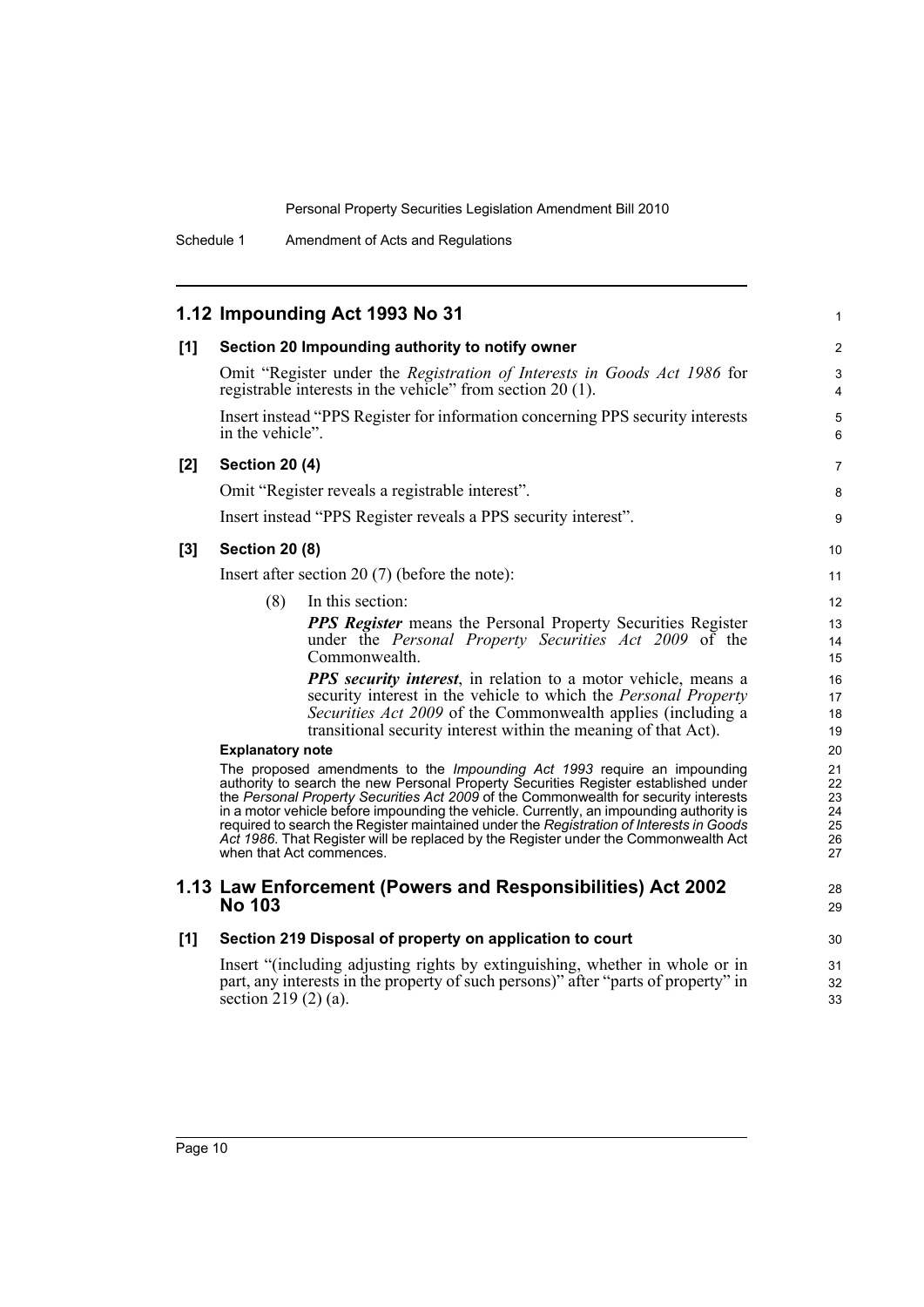Amendment of Acts and Regulations Schedule 1

16

17 18

### **[2] Section 219 (5)**

Insert after section 219 (4):

An order under subsection (2) (a) that provides for the extinguishment, whether in whole or in part, of any interest in property operates to extinguish the interest according to its tenor.

#### **Explanatory note**

Section 254 (2) (g) of the *Personal Property Securities Act 2009* of the Commonwealth (*the Commonwealth Act*) recognises that a law of a State that operates to extinguish (however described) a security interest in circumstances other than those provided under the Commonwealth Act is capable of operating concurrently with the Commonwealth Act.

The proposed amendments to the *Law Enforcement (Powers and Responsibilities) Act 2002* ensure that a court exercising functions under section 219 of that Act (Disposal of property on application to court) may adjust rights between parties by extinguishing an interest of any of those parties.

### **1.14 Local Government Act 1993 No 30**

#### **Section 68B**

Insert after section 68A:

#### **68B Approvals not personal property under Personal Property Securities Act 2009 (Cth)**

An approval under this Part is declared not to be personal property for the purposes of the *Personal Property Securities Act 2009* of the Commonwealth.

**Note.** The *Personal Property Securities Act 2009* of the Commonwealth does not apply in relation to a right, licence or authority granted by or under a law of a State that is declared by the law not to be personal property for the purposes of that Act.

#### **Explanatory note**

Section 8 (1) (k) of the *Personal Property Securities Act 2009* of the Commonwealth (*the Commonwealth Act*) provides for that Act not to apply to a particular right, licence or authority (*the statutory right*) granted by or under a law of a State, if, at the time when the statutory right is granted, or at any time afterwards, a provision of that law declares that kind of statutory right not to be personal property for the purposes of the Commonwealth Act (no matter whether the provision remains in force). The definition of *personal property* in section 10 of the Commonwealth Act also excludes any statutory right that has been declared not to be personal property for the purposes of the Commonwealth Act.

The proposed amendment to the *Local Government Act 1993* ensures that approvals under Part 1 of Chapter 7 of that Act are not treated as being personal property for the purposes of the Commonwealth Act.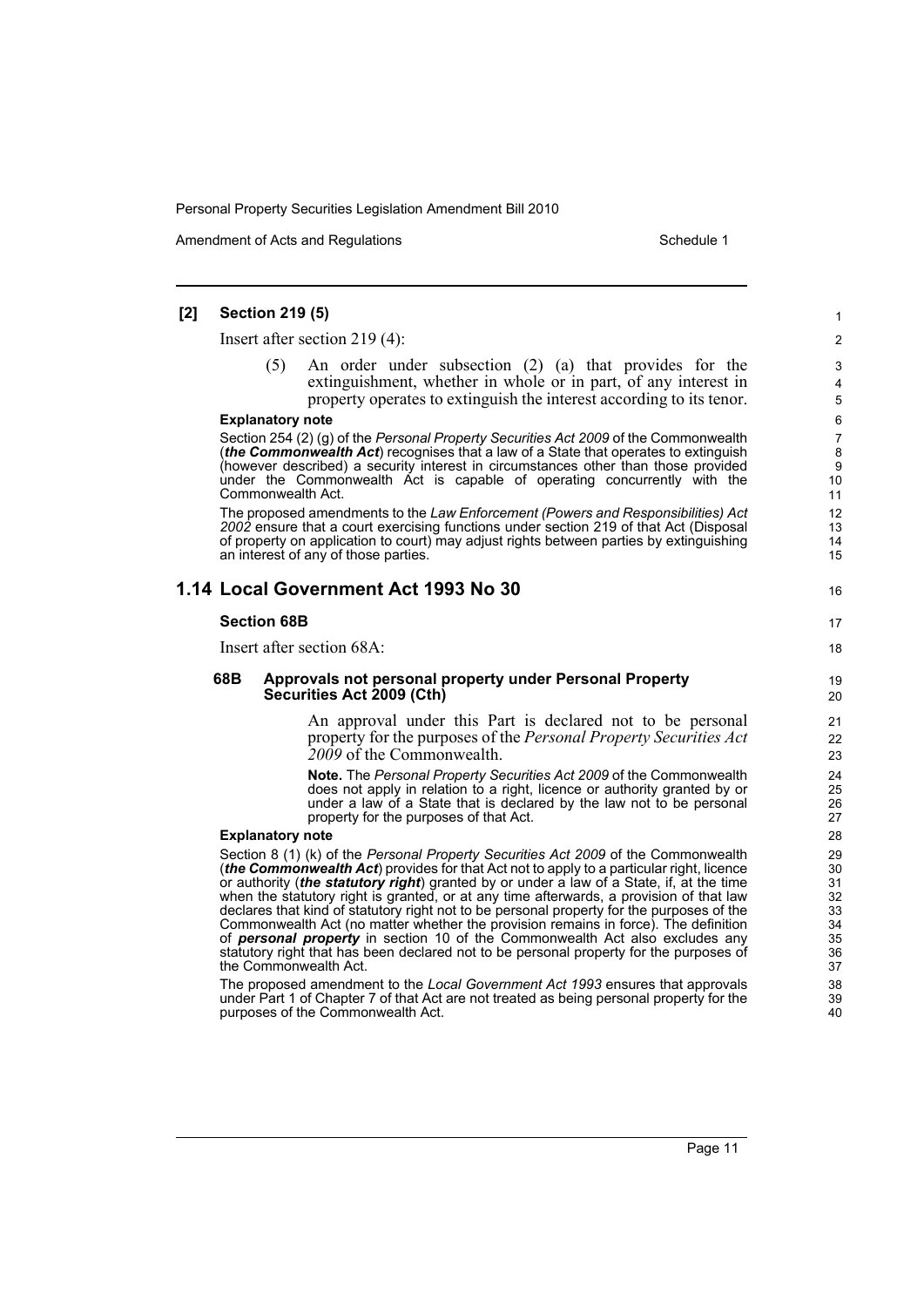36

Schedule 1 Amendment of Acts and Regulations

|     |                                                                                           | 1.15 Mining Act 1992 No 29                                                                                                                                                                                        | $\mathbf{1}$                                  |  |  |  |  |
|-----|-------------------------------------------------------------------------------------------|-------------------------------------------------------------------------------------------------------------------------------------------------------------------------------------------------------------------|-----------------------------------------------|--|--|--|--|
| [1] | <b>Section 218B</b>                                                                       |                                                                                                                                                                                                                   | $\mathbf{2}$                                  |  |  |  |  |
|     | Insert after section 218A:<br>218B<br>Registration of certain interests in mineral claims |                                                                                                                                                                                                                   |                                               |  |  |  |  |
|     |                                                                                           |                                                                                                                                                                                                                   |                                               |  |  |  |  |
|     | (1)                                                                                       | The Director-General is to keep a register of legal and equitable<br>interests in mineral claims.                                                                                                                 |                                               |  |  |  |  |
|     | (2)                                                                                       | Any person claiming a legal or equitable interest in a mineral<br>claim may apply for registration of the interest.                                                                                               | $\overline{7}$<br>8                           |  |  |  |  |
|     | (3)                                                                                       | An application must be lodged with the Director-General and<br>must be accompanied by the appropriate lodgment fee and by<br>documentary evidence of the legal or equitable interest<br>concerned.                | 9<br>10 <sup>°</sup><br>11<br>12 <sup>2</sup> |  |  |  |  |
|     | (4)                                                                                       | The Director-General may, if satisfied that the applicant holds the<br>interest concerned, register the document by which the legal or<br>equitable interest is evidenced.                                        | 13<br>14<br>15 <sub>15</sub>                  |  |  |  |  |
|     | (5)                                                                                       | The Director-General may, on application by the holder of an<br>interest or otherwise, make such amendments to the register kept<br>under this section as are appropriate to reflect dealings in the<br>interest. | 16<br>17<br>18<br>19                          |  |  |  |  |
|     | (6)                                                                                       | Without limiting the generality of subsection (5), the<br>Director-General may cancel the registration of an interest if of<br>the opinion that the interest has ceased to exist.                                 | 20<br>21<br>22                                |  |  |  |  |
|     | (7)                                                                                       | The registration of an interest under this section is not to be taken<br>to be evidence of the existence of the interest.                                                                                         | 23<br>24                                      |  |  |  |  |
|     | (8)                                                                                       | For the purposes of any legal proceedings concerning a mineral<br>claim:                                                                                                                                          | 25<br>26                                      |  |  |  |  |
|     |                                                                                           | (a)<br>a registered interest has priority over an interest that is not<br>registered, and                                                                                                                         | 27<br>28                                      |  |  |  |  |
|     |                                                                                           | an earlier registered interest has priority over a later<br>(b)<br>registered interest.                                                                                                                           | 29<br>30                                      |  |  |  |  |
|     | (9)                                                                                       | The register must be kept available at such offices of the<br>Department as may be prescribed by the regulations for<br>inspection, free of charge, by members of the public.                                     | 31<br>32<br>33                                |  |  |  |  |
|     | (10)                                                                                      | Section 208 applies to an application under this section in the<br>same way as it applies to an application referred to in                                                                                        | 34<br>35                                      |  |  |  |  |

section 208 (1).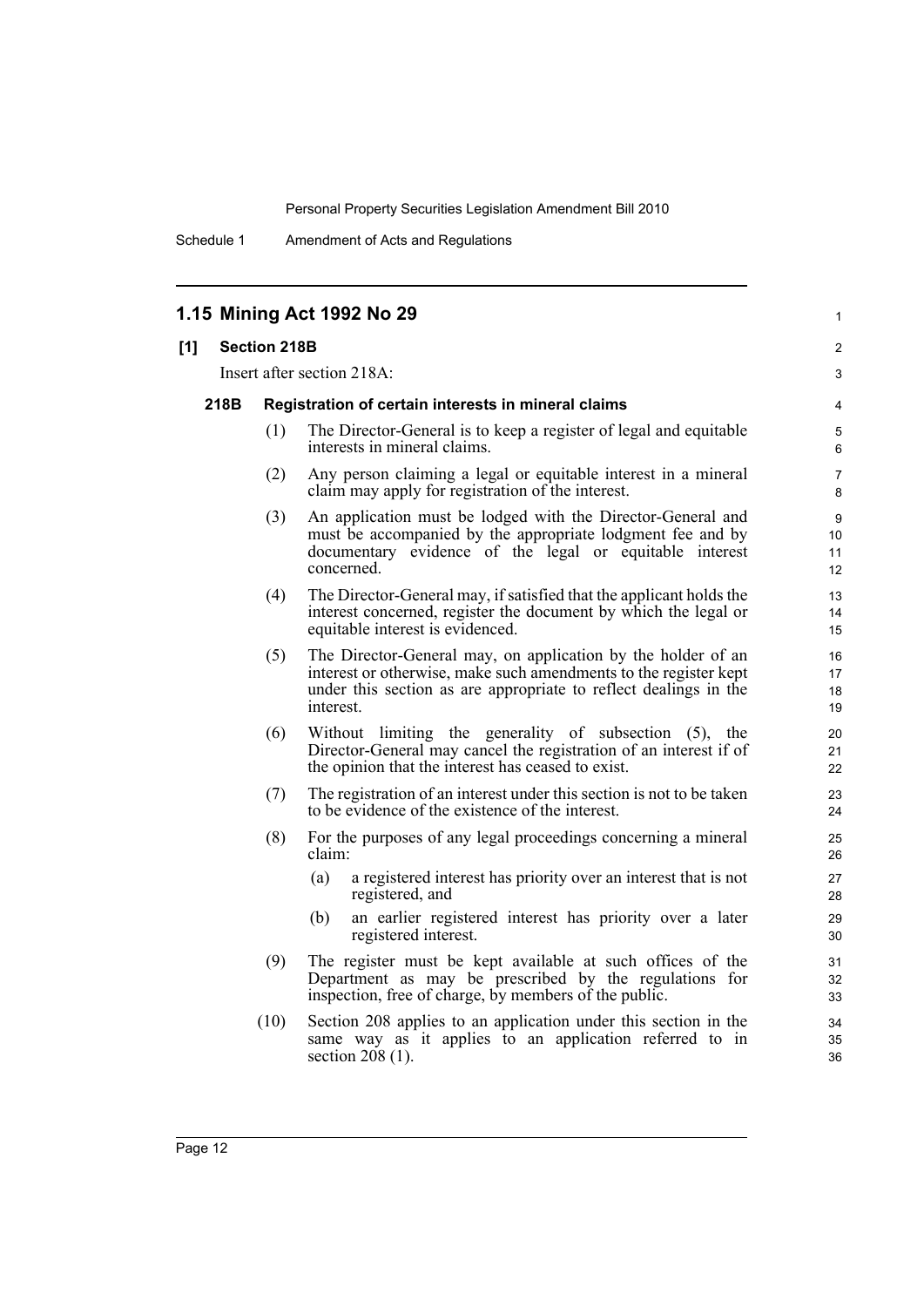| [2] |      | <b>Section 235F</b>                                            |                                                                                                                                                                                                                   | $\mathbf{1}$              |  |  |  |  |
|-----|------|----------------------------------------------------------------|-------------------------------------------------------------------------------------------------------------------------------------------------------------------------------------------------------------------|---------------------------|--|--|--|--|
|     |      |                                                                | Insert after section 235E:                                                                                                                                                                                        | $\overline{c}$            |  |  |  |  |
|     | 235F | Registration of certain interests in opal prospecting licences |                                                                                                                                                                                                                   |                           |  |  |  |  |
|     |      | (1)                                                            | The Director-General is to keep a register of legal and equitable<br>interests in opal prospecting licences.                                                                                                      | $\overline{4}$<br>5       |  |  |  |  |
|     |      | (2)                                                            | Any person claiming a legal or equitable interest in an opal<br>prospecting licence may apply for registration of the interest.                                                                                   | $\,6\,$<br>$\overline{7}$ |  |  |  |  |
|     |      | (3)                                                            | An application must be lodged with the Director-General and<br>must be accompanied by the appropriate lodgment fee and by<br>documentary evidence of the legal or equitable interest<br>concerned.                | 8<br>9<br>10<br>11        |  |  |  |  |
|     |      | (4)                                                            | The Director-General may, if satisfied that the applicant holds the<br>interest concerned, register the document by which the legal or<br>equitable interest is evidenced.                                        | 12<br>13<br>14            |  |  |  |  |
|     |      | (5)                                                            | The Director-General may, on application by the holder of an<br>interest or otherwise, make such amendments to the register kept<br>under this section as are appropriate to reflect dealings in the<br>interest. | 15<br>16<br>17<br>18      |  |  |  |  |
|     |      | (6)                                                            | Without limiting the generality of subsection (5), the<br>Director-General may cancel the registration of an interest if of<br>the opinion that the interest has ceased to exist.                                 | 19<br>20<br>21            |  |  |  |  |
|     |      | (7)                                                            | The registration of an interest under this section is not to be taken<br>to be evidence of the existence of the interest.                                                                                         | 22<br>23                  |  |  |  |  |
|     |      | (8)                                                            | For the purposes of any legal proceedings concerning an opal<br>prospecting licence:                                                                                                                              | 24<br>25                  |  |  |  |  |
|     |      |                                                                | a registered interest has priority over an interest that is not<br>(a)<br>registered, and                                                                                                                         | 26<br>27                  |  |  |  |  |
|     |      |                                                                | an earlier registered interest has priority over a later<br>(b)<br>registered interest.                                                                                                                           | 28<br>29                  |  |  |  |  |
|     |      | (9)                                                            | The register must be kept available at such offices of the<br>Department as may be prescribed by the regulations for<br>inspection, free of charge, by members of the public.                                     | 30<br>31<br>32            |  |  |  |  |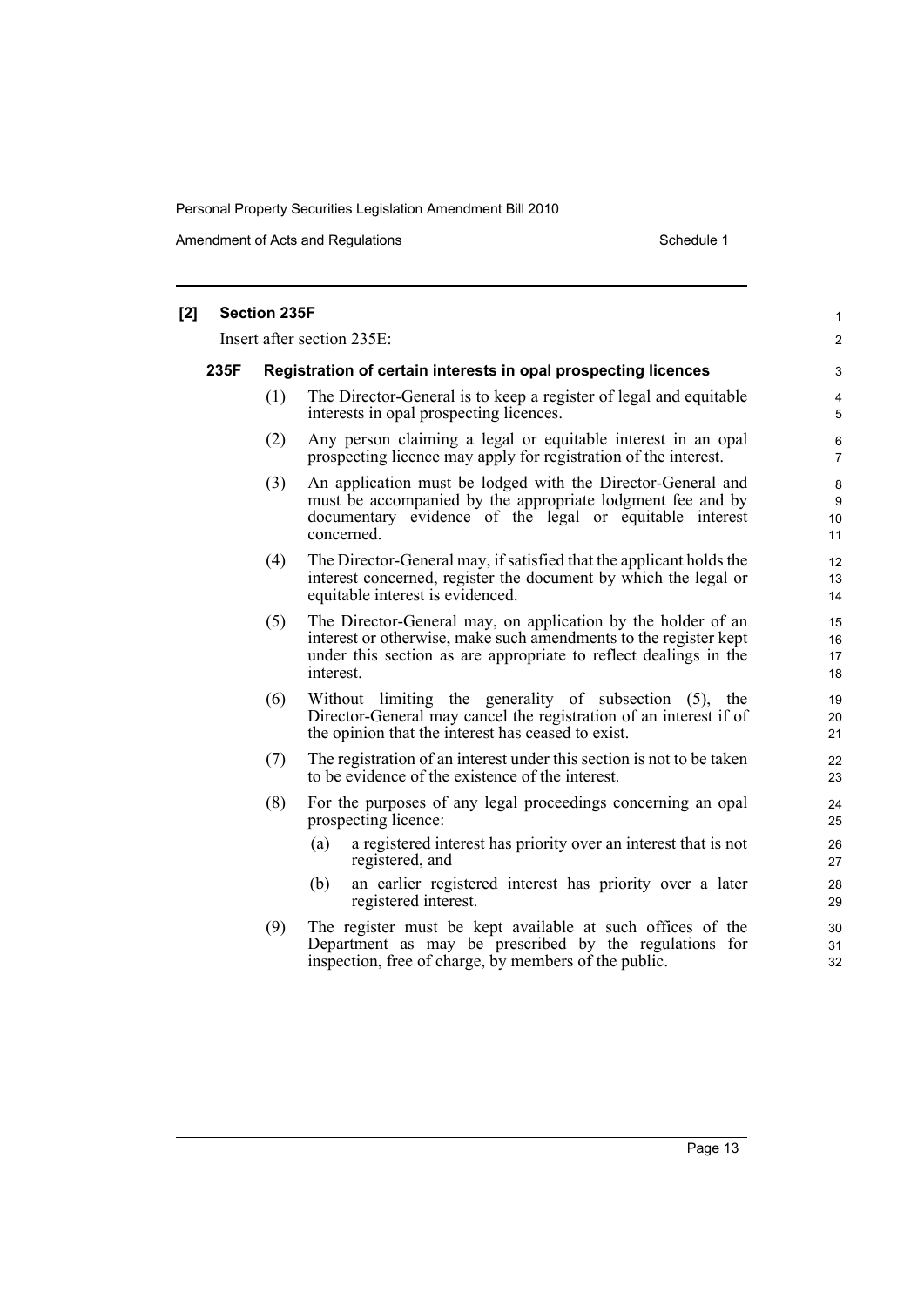1  $\mathfrak{p}$ 

19 20 21

Schedule 1 Amendment of Acts and Regulations

### **[3] Section 379A** Insert after section 379: **379A Certain licences and leases not personal property under Personal Property Securities Act 2009 (Cth)** Each of the following is declared not to be personal property for the purposes of the *Personal Property Securities Act 2009* of the Commonwealth: (a) an exploration licence, (b) an assessment lease, (c) a mineral claim, (d) a mining lease, (e) an opal prospecting licence. **Note.** The *Personal Property Securities Act 2009* of the Commonwealth does not apply in relation to a right, licence or authority granted by or under a law of a State that is declared by the law not to be personal property for the purposes of that Act. **[4] Schedule 6 Savings, transitional and other provisions** Insert at the end of the Schedule (with appropriate Part and clause numbers): **Part Provision consequent on enactment of Personal Property Securities Legislation Amendment Act 2010 Application of sections 218B and 235F** (1) Section 218B (as inserted by the *Personal Property Securities* Legislation Amendment Act 2010) applies only in relation to mineral claims granted or renewed after the commencement of the section. (2) Section 235F (as inserted by the *Personal Property Securities Legislation Amendment Act 2010*) applies only in relation to opal prospecting licences granted after the commencement of the section. **Explanatory note** Section 8 (1) (k) of the *Personal Property Securities Act 2009* of the Commonwealth (*the Commonwealth Act*) provides for that Act not to apply to a particular right, licence or authority (*the statutory right*) granted by or under a law of a State, if, at the time when the statutory right is granted, or at any time afterwards, a provision of that law declares that kind of statutory right not to be personal property for the purposes of the Commonwealth Act (no matter whether the provision remains in force). The definition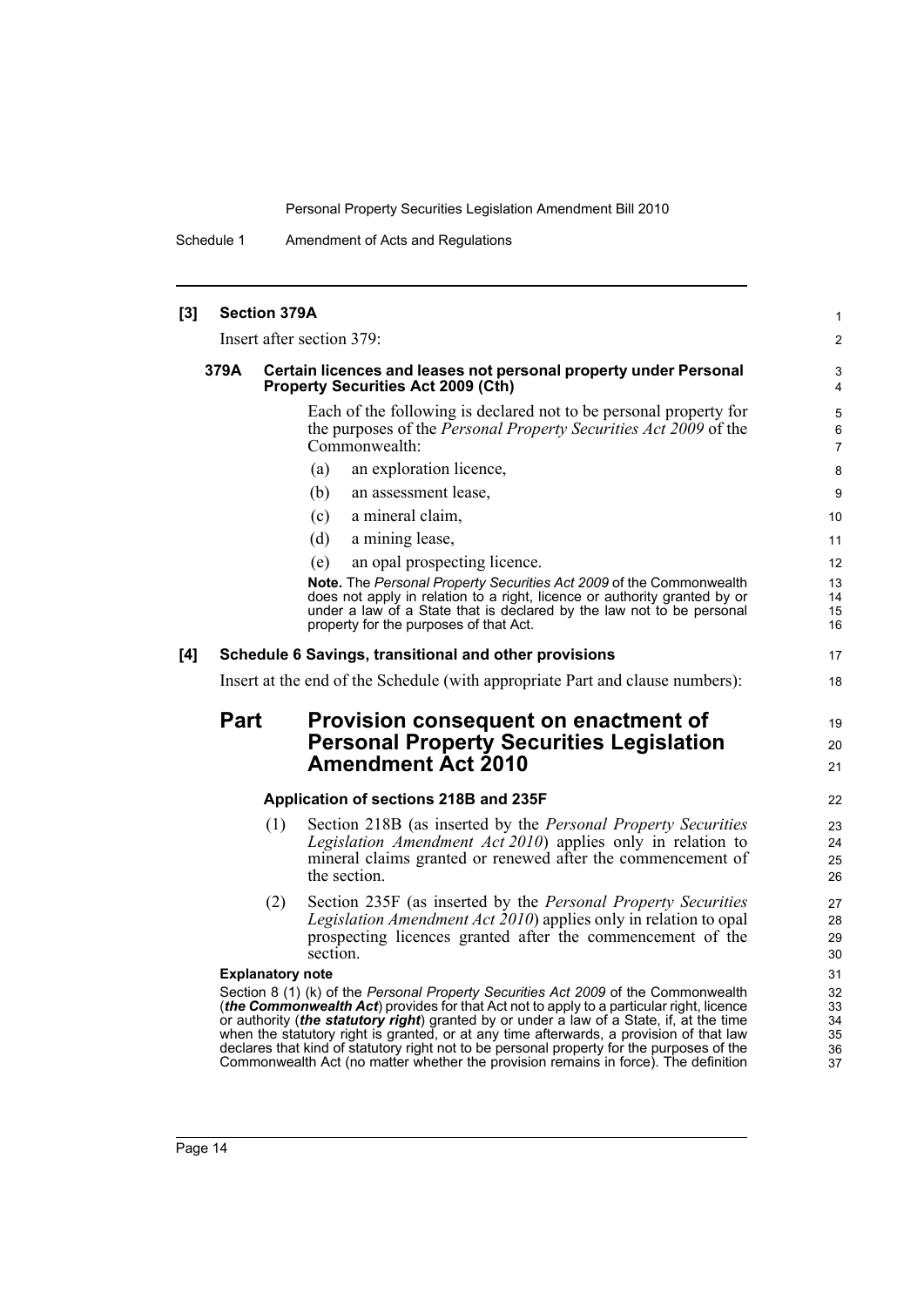Amendment of Acts and Regulations Schedule 1

17 18

of *personal property* in section 10 of the Commonwealth Act also excludes any statutory right that has been declared not to be personal property for the purposes of the Commonwealth Act.

Item [3] of the proposed amendments to the *Mining Act 1992* (*the Act*) ensures that certain licences, leases and claims under the Act are not treated as being personal property for the purposes of the Commonwealth Act.

Items [1] and [2] of the proposed amendments to the Act will require the Director-General of the Department of Industry and Investment to keep registers of legal and equitable interests in mineral claims and opal prospecting licences. The Director-General already keeps similar registers in relation to other licences and leases issued under the Act. As the Commonwealth Act will not apply in relation to these claims and licences, these proposed amendments also provide for priorities between registered and unregistered interests. Item [4] of the proposed amendments enacts a transitional provision to make it clear that the requirement to maintain a register only applies in relation to mineral claims or opal prospecting licences that are granted or renewed after the commencement of the provisions concerned.

### **1.16 Personal Property Securities (Commonwealth Powers) Act 2009 No 35**

#### **[1] Schedule 1 Savings, transitional and other provisions consequent on enactment of Personal Property Securities Act 2009 of the Commonwealth**

Insert after clause 2 (1):

- (1A) Without limiting subclause (1), the Director-General is also specifically authorised to provide any of the following persons with such information recorded in REVS as the Director-General considers appropriate in order to assist in verifying the accuracy of information recorded in REVS for the purposes of data migration to the PPS Register:
	- (a) any person who is (or formerly was) recorded in REVS as a debtor or creditor in relation to prescribed goods (within the meaning of the *Registration of Interests in Goods Act 1986*),
	- (b) any person acting on behalf of such a debtor or creditor (or former debtor or creditor),
	- (c) any other person engaged by the Director-General to assist, or who is otherwise involved in assisting, in the migration of data from REVS to the PPS Register.
- (1B) The Director-General may charge fees with respect to the provision of information under subclause (1A).

#### **[2] Schedule 1, clause 5**

Insert ", 8" after "7" in paragraph (a) of the definition of *registration function* in clause 5 (3).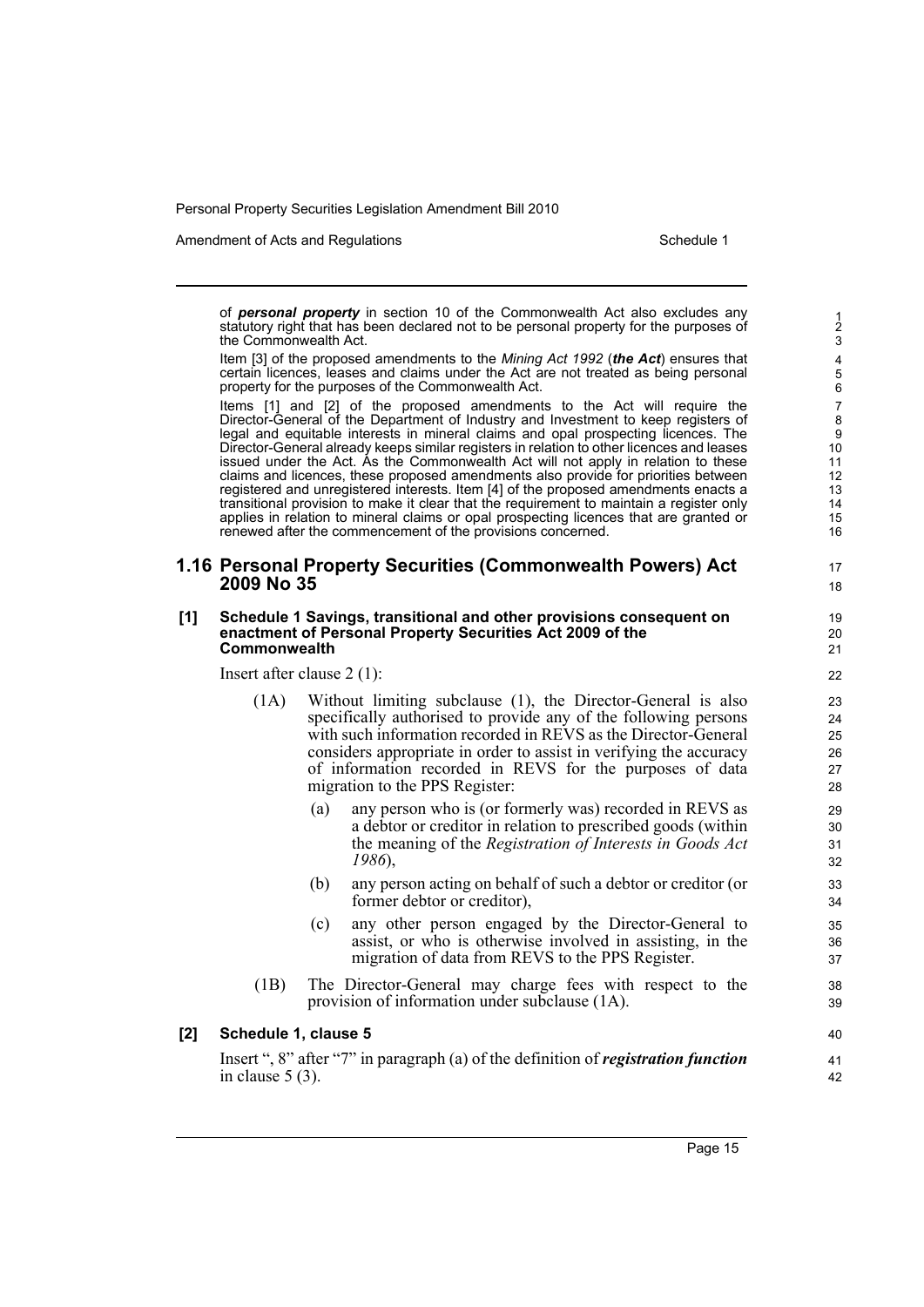Schedule 1 Amendment of Acts and Regulations

#### **[3] Schedule 1, clause 7**

Insert after clause 7 (5):

Without limiting clause  $4$  (2) (b), the regulations may make provision for or with respect to fees payable in relation to certificates (or copies of certificates) issued under or in accordance with this clause.

### **[4] Schedule 1, clause 8**

Insert "and subclause (2)" after "Chapter 9 (Transitional provisions) of the PPS Act".

### **[5] Schedule 1, clause 8 (2)**

Insert at the end of clause 8 (after the note):

(2) If a registered interest (within the meaning of the existing Act) in prescribed goods becomes a migrated security interest (within the meaning of the PPS Act), the date (if any) recorded in the PPS Register as the date on which the interest was originally registered is taken to be the date on which the interest was originally registered under the existing Act in the absence of evidence to the contrary.

#### **[6] Schedule 1, clause 22 (3)**

Insert "or of verifying the accuracy of information recorded in REVS" after "PPS Register" in paragraph (a) of the definition of *PPS transitional matter*.

#### **[7] Schedule 1, clause 22A**

Insert after clause 22:

#### **22A References to charges and fixed and floating charges**

- (1) This clause applies in relation to a reference in an Act or statutory rule to a charge, a fixed charge, or a floating charge, over property, but only to the extent that:
	- (a) the charge referred to has attached to personal property, and
	- (b) title to the personal property to which the charge has attached is in the grantor, and
	- (c) the charge is a security interest to which the PPS Act applies.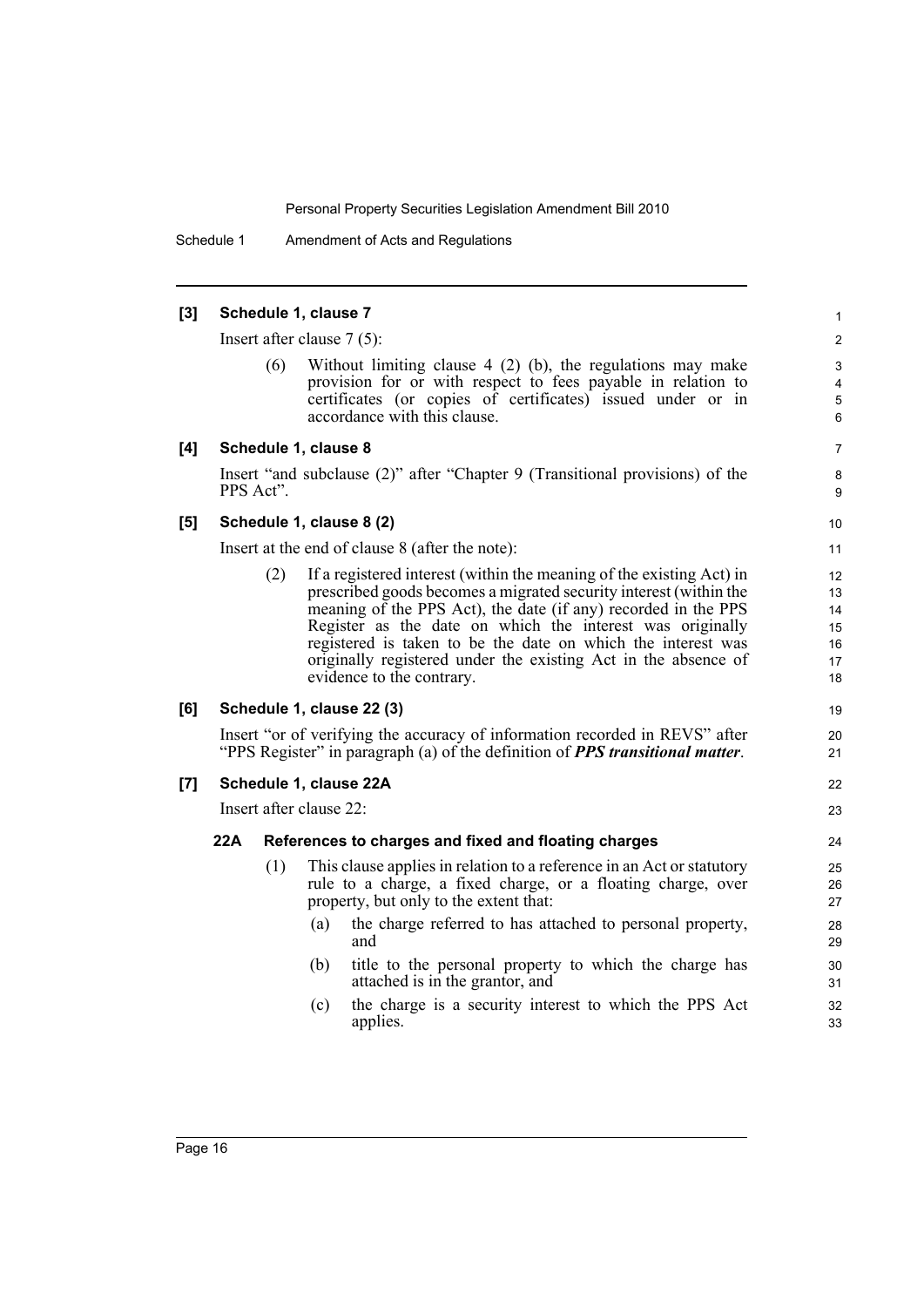|     |     | (2)                                                           |     |                        | However, this clause does not apply to:                                                                                     | 1                   |
|-----|-----|---------------------------------------------------------------|-----|------------------------|-----------------------------------------------------------------------------------------------------------------------------|---------------------|
|     |     |                                                               | (a) |                        | a reference to a charge, a fixed charge, or a floating charge,                                                              | $\overline{2}$      |
|     |     |                                                               |     |                        | if the charge referred to is a perfected security interest that                                                             | 3                   |
|     |     |                                                               |     | <sub>or</sub>          | is provided for by a transfer of an account or chattel paper,                                                               | 4<br>5              |
|     |     |                                                               |     |                        |                                                                                                                             |                     |
|     |     |                                                               | (b) |                        | any other reference (or any reference belonging to a class)<br>prescribed by the regulations.                               | 6<br>$\overline{7}$ |
|     |     | (3)                                                           |     |                        | On and from the registration commencement time:                                                                             | 8                   |
|     |     |                                                               | (a) |                        | a reference to a charge over property is taken to be a<br>reference to a security interest that has attached to:            | 9<br>10             |
|     |     |                                                               |     | (i)                    | a circulating asset, or                                                                                                     | 11                  |
|     |     |                                                               |     | (ii)                   | personal property that is not a circulating asset, and                                                                      | 12                  |
|     |     |                                                               | (b) |                        | a reference to a fixed charge over property is taken to be a                                                                | 13                  |
|     |     |                                                               |     |                        | reference to a security interest that has attached to personal<br>property that is not a circulating asset, and             | 14<br>15            |
|     |     |                                                               | (c) |                        | a reference to a floating charge over property is taken to be                                                               | 16                  |
|     |     |                                                               |     |                        | a reference to a security interest that has attached to a                                                                   | 17                  |
|     |     |                                                               |     |                        | circulating asset.                                                                                                          | 18                  |
|     |     | (4)                                                           |     |                        | Any word or expression used in this clause that is defined in the<br>PPS Act has the same meaning as in that Act.           | 19<br>20            |
| [8] |     |                                                               |     | Schedule 1, clause 23A |                                                                                                                             | 21                  |
|     |     | Insert after clause 23:                                       |     |                        |                                                                                                                             | 22                  |
|     | 23A | Enforcement of and other dealings with PPS security interests |     |                        |                                                                                                                             | 23                  |
|     |     |                                                               |     |                        | restricted in certain circumstances                                                                                         | 24                  |
|     |     | (1)                                                           |     |                        | On and from the registration commencement time (but subject to                                                              | 25                  |
|     |     |                                                               |     |                        | this clause and the regulations), a person may not take action to                                                           | 26                  |
|     |     |                                                               |     |                        | enforce a PPS security interest in personal property or otherwise<br>deal with the interest or property:                    | 27<br>28            |
|     |     |                                                               |     |                        |                                                                                                                             |                     |
|     |     |                                                               | (a) |                        | if the action or dealing is (or would be) inconsistent with a<br>relevant State property law (or an order made under such a | 29<br>30            |
|     |     |                                                               |     | law) that:             |                                                                                                                             | 31                  |
|     |     |                                                               |     | (i)                    | requires, authorises or permits the property to be                                                                          | 32                  |
|     |     |                                                               |     |                        | dealt with in a particular manner (including by                                                                             | 33                  |
|     |     |                                                               |     |                        | disposing of the property whether by sale,                                                                                  | 34                  |
|     |     |                                                               |     |                        | destruction or any other means), or                                                                                         | 35                  |
|     |     |                                                               |     | (ii)                   | prohibits or prevents the property being dealt with in                                                                      | 36                  |
|     |     |                                                               |     |                        | a particular manner or places other limitations or                                                                          | 37                  |
|     |     |                                                               |     |                        | restrictions on how the property may be dealt with,<br>or                                                                   | 38<br>39            |
|     |     |                                                               |     |                        |                                                                                                                             |                     |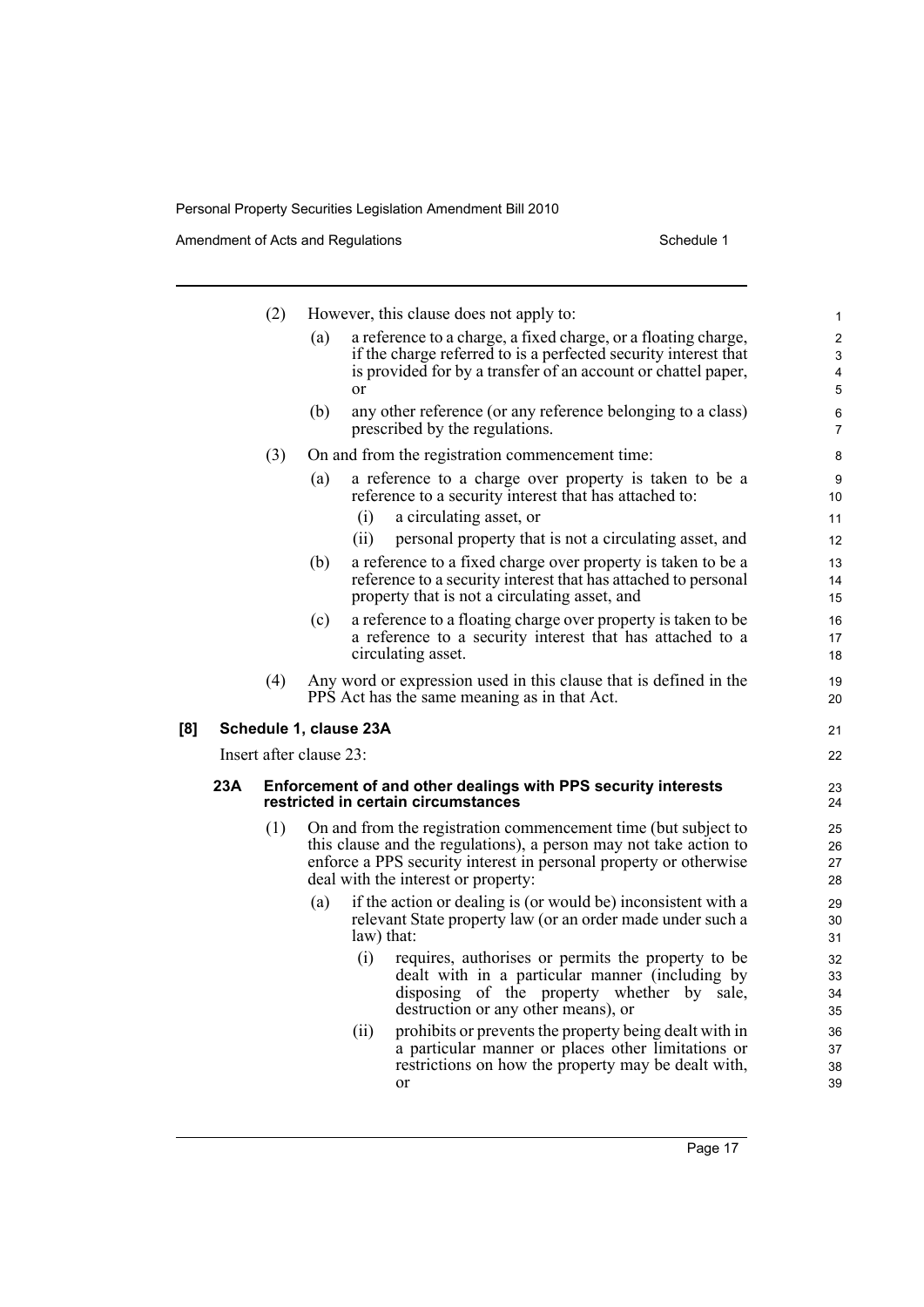|     | (b)        | if the action or dealing would operate to prevent, impede<br>or defeat the making of an application to a court, tribunal<br>or any other person or body under a relevant State property<br>law with respect to how the property is to be dealt with, or | 1<br>$\overline{2}$<br>3<br>$\overline{4}$ |
|-----|------------|---------------------------------------------------------------------------------------------------------------------------------------------------------------------------------------------------------------------------------------------------------|--------------------------------------------|
|     | (c)        | in such other circumstances as may be prescribed by the<br>regulations.                                                                                                                                                                                 | 5<br>6                                     |
| (2) |            | Each of the following is a <i>relevant State property law</i> for the<br>purposes of this clause:                                                                                                                                                       | 7<br>8                                     |
|     | (a)        | Schedule 2 to the Commercial Agents and Private Inquiry<br>Agents Act 2004,                                                                                                                                                                             | 9<br>10                                    |
|     | (b)        | the Confiscation of Proceeds of Crime Act 1989,                                                                                                                                                                                                         | 11                                         |
|     | (c)        | the Criminal Assets Recovery Act 1990,                                                                                                                                                                                                                  | 12                                         |
|     | (d)        | Part 8 of the Holiday Parks (Long-term<br>Casual<br>Occupation) Act 2002,                                                                                                                                                                               | 13<br>14                                   |
|     | (e)        | the Impounding Act 1993,                                                                                                                                                                                                                                | 15                                         |
|     | (f)        | Division 2 of Part 17 of the Law Enforcement (Powers and<br>Responsibilities) Act 2002,                                                                                                                                                                 | 16<br>17                                   |
|     | (g)        | the Pawnbrokers and Second-hand Dealers Act 1996,                                                                                                                                                                                                       | 18                                         |
|     | (h)        | section 42 of the Property (Relationships) Act 1984,                                                                                                                                                                                                    | 19                                         |
|     | (i)        | Division 8 of Part 12 of the Residential Parks Act 1998,                                                                                                                                                                                                | 20                                         |
|     | (i)        | Division 5 of Part 5 of the Residential Tenancies Act 1987,                                                                                                                                                                                             | 21                                         |
|     | (k)        | Division 2 of Part 6 of the Residential Tenancies Act 2010,                                                                                                                                                                                             | 22                                         |
|     | (1)        | Division 7 of Part 9 of the Retirement Villages Act 1999,                                                                                                                                                                                               | 23                                         |
|     | (m)        | section 28 of the Terrorism (Police Powers) Act 2002,                                                                                                                                                                                                   | 24                                         |
|     | (n)        | the Uncollected Goods Act 1995,                                                                                                                                                                                                                         | 25                                         |
|     | (0)        | Division 9 of Part 2 of the Victims Support and<br>Rehabilitation Act 1996,                                                                                                                                                                             | 26<br>27                                   |
|     | (p)        | the Warehousemen's Liens Act 1935,                                                                                                                                                                                                                      | 28                                         |
|     | (q)        | an Act or statutory rule (or a provision of an Act or<br>statutory rule) that is prescribed by the regulations to be a<br>relevant State property law for the purposes of this clause.                                                                  | 29<br>30<br>31                             |
| (3) | following: | The regulations may make provision for or with respect to the                                                                                                                                                                                           | 32<br>33                                   |
|     | (a)        | the application of subclause $(1)$ in relation to a relevant<br>State property law (include the modification of the<br>subclause in its application to such a law),                                                                                     | 34<br>35<br>36                             |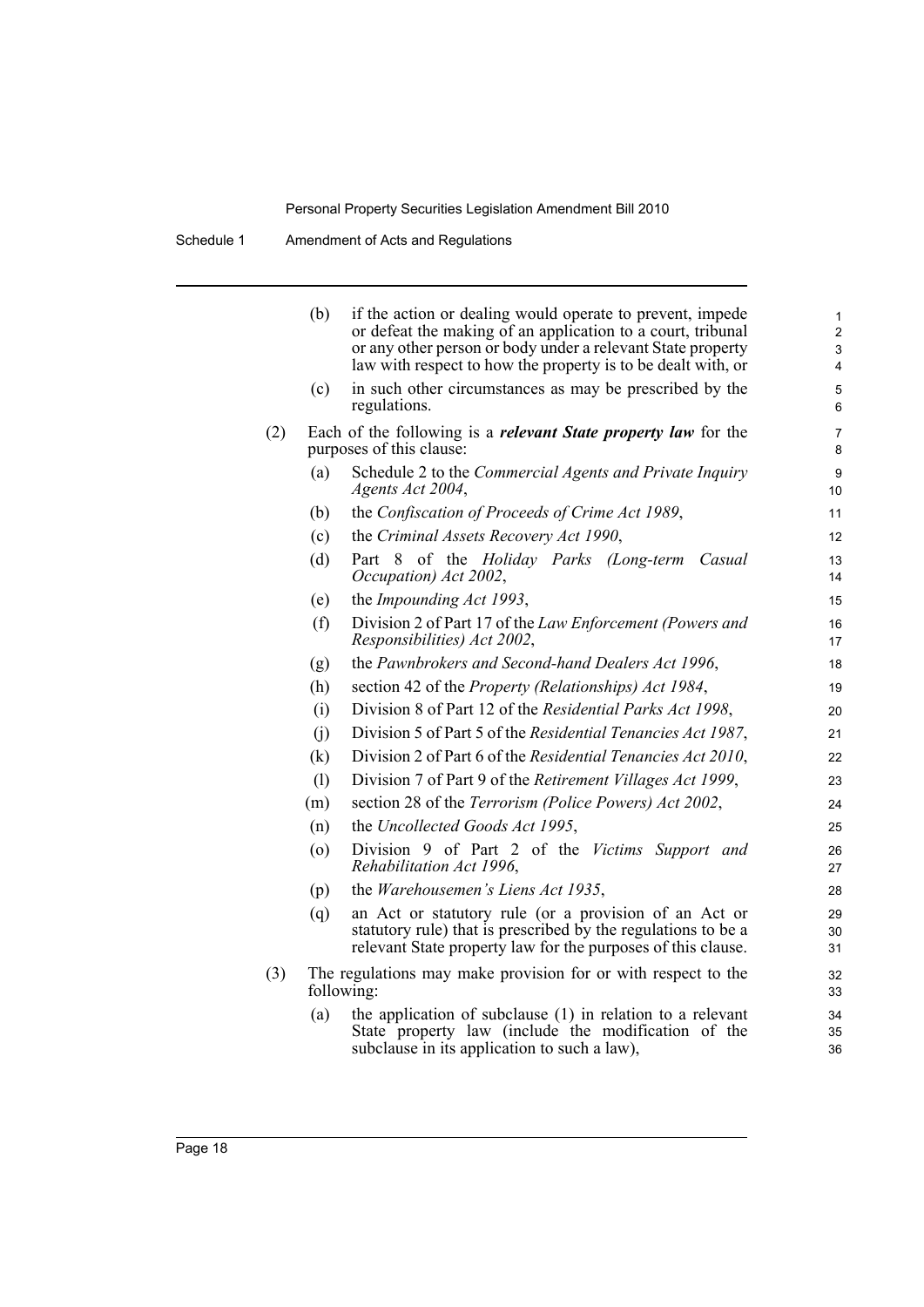Amendment of Acts and Regulations Schedule 1

| the modification of a relevant State property law so as to<br>1<br>enable it to operate concurrently, or to remove a direct<br>$\overline{2}$<br>inconsistency, with the PPS Act (including providing for<br>3<br>the extinguishment of a PPS security interest in connection<br>4<br>$\mathbf 5$<br>6<br>affect the meaning or operation of a relevant State property<br>7<br>law in its application to interests other than PPS security<br>8<br>9<br>affect the meaning or operation of a relevant State property<br>10<br>law to the extent that the law would (even if subclause (1)<br>11<br>had not been enacted) be capable of operating according to<br>12 |
|---------------------------------------------------------------------------------------------------------------------------------------------------------------------------------------------------------------------------------------------------------------------------------------------------------------------------------------------------------------------------------------------------------------------------------------------------------------------------------------------------------------------------------------------------------------------------------------------------------------------------------------------------------------------|
|                                                                                                                                                                                                                                                                                                                                                                                                                                                                                                                                                                                                                                                                     |
|                                                                                                                                                                                                                                                                                                                                                                                                                                                                                                                                                                                                                                                                     |
|                                                                                                                                                                                                                                                                                                                                                                                                                                                                                                                                                                                                                                                                     |
| 13                                                                                                                                                                                                                                                                                                                                                                                                                                                                                                                                                                                                                                                                  |
| a law of the State capable of operating concurrently<br>14<br>15                                                                                                                                                                                                                                                                                                                                                                                                                                                                                                                                                                                                    |
| a law of the State that makes provision for a matter<br>16<br>mentioned in section 245 (2) (a), (b) or (c) of the<br>17<br>18                                                                                                                                                                                                                                                                                                                                                                                                                                                                                                                                       |
| a law of the State the effect of which is covered by<br>19<br>20                                                                                                                                                                                                                                                                                                                                                                                                                                                                                                                                                                                                    |
| prevent the enforcement of, or other dealings with, a PPS<br>21<br>22                                                                                                                                                                                                                                                                                                                                                                                                                                                                                                                                                                                               |
| by the State or an instrumentality or other agency of<br>23<br>24                                                                                                                                                                                                                                                                                                                                                                                                                                                                                                                                                                                                   |
| by any other person (or person belonging to a class<br>25<br>26                                                                                                                                                                                                                                                                                                                                                                                                                                                                                                                                                                                                     |
| 27                                                                                                                                                                                                                                                                                                                                                                                                                                                                                                                                                                                                                                                                  |
| <sub>or</sub><br>28<br>29                                                                                                                                                                                                                                                                                                                                                                                                                                                                                                                                                                                                                                           |
| 30                                                                                                                                                                                                                                                                                                                                                                                                                                                                                                                                                                                                                                                                  |
| <b>PPS</b> security interest means a security interest to which the PPS<br>31<br>32                                                                                                                                                                                                                                                                                                                                                                                                                                                                                                                                                                                 |
| Note. Section 254 (2) (b), (c) and (g) of the PPS Act recognises that a<br>33<br>law of a State that has any of the following effects is capable of operating<br>34<br>concurrently with the PPS Act except in cases of direct inconsistency<br>35<br>36                                                                                                                                                                                                                                                                                                                                                                                                            |
| prohibiting or limiting a person creating, acquiring or dealing with<br>37<br>38                                                                                                                                                                                                                                                                                                                                                                                                                                                                                                                                                                                    |
| prohibiting or limiting the right of a person to hold, transfer or<br>39<br>40                                                                                                                                                                                                                                                                                                                                                                                                                                                                                                                                                                                      |
|                                                                                                                                                                                                                                                                                                                                                                                                                                                                                                                                                                                                                                                                     |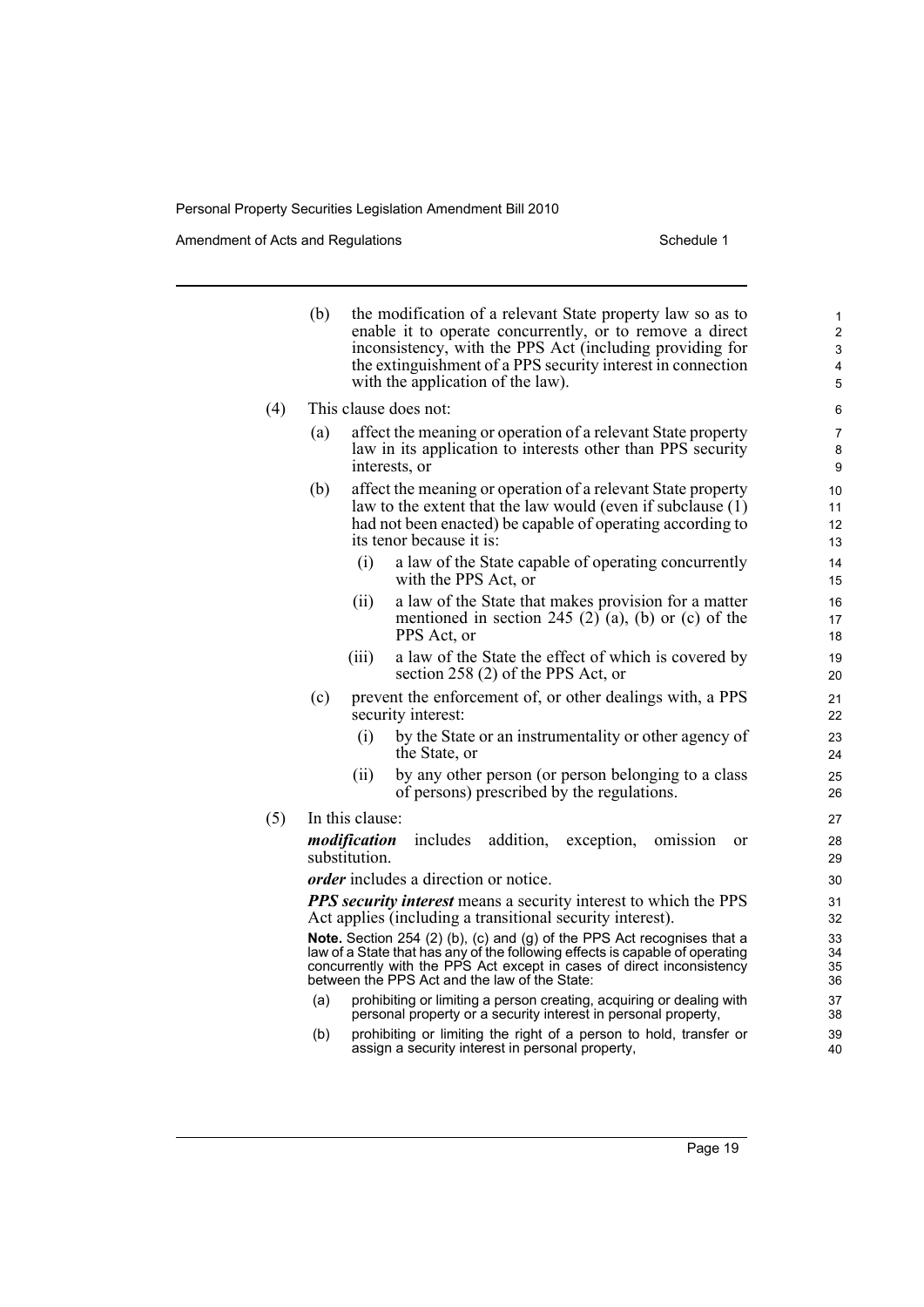| Schedule 1 | Amendment of Acts and Regulations |
|------------|-----------------------------------|
|------------|-----------------------------------|

|        |    |                         | (c) | imposing limitations or additional obligations or requirements in<br>relation to the enforcement of a security interest in personal<br>property,                                                                                                                                                                                                                                                                                            | $\frac{1}{2}$<br>$\mathsf 3$        |
|--------|----|-------------------------|-----|---------------------------------------------------------------------------------------------------------------------------------------------------------------------------------------------------------------------------------------------------------------------------------------------------------------------------------------------------------------------------------------------------------------------------------------------|-------------------------------------|
|        |    |                         | (d) | operating to extinguish (however described) a security interest in<br>circumstances other than those provided under the PPS Act.                                                                                                                                                                                                                                                                                                            | 4<br>$\sqrt{5}$                     |
|        |    |                         |     | In the event of a direct inconsistency between the PPS Act and a law of<br>the State having any of the effects referred to in paragraphs $(a)$ – $(c)$<br>above, section 258 (1) and (2) of the PPS Act operate to limit the<br>operation of the PPS Act so as to avoid that inconsistency arising.                                                                                                                                         | $\,6\,$<br>$\overline{7}$<br>8<br>9 |
|        |    |                         |     | The PPS Act also extends to certain security interests created before the<br>registration commencement time (referred to as transitional security<br>interests in that Act).                                                                                                                                                                                                                                                                | 10<br>11<br>12                      |
| [9]    |    |                         |     | Schedule 1, clause 24 (3) (d)                                                                                                                                                                                                                                                                                                                                                                                                               | 13                                  |
|        |    |                         |     | Insert after clause $24(3)(c)$ :                                                                                                                                                                                                                                                                                                                                                                                                            | 14                                  |
|        |    |                         | (d) | the Personal Property Securities Legislation Amendment<br>Act 2010.                                                                                                                                                                                                                                                                                                                                                                         | 15<br>16                            |
| [10]   |    |                         |     | Schedule 1, clause 24 (4) (a)                                                                                                                                                                                                                                                                                                                                                                                                               | 17                                  |
|        |    |                         |     | Insert "or another Act or statutory rule" after "this Schedule".                                                                                                                                                                                                                                                                                                                                                                            | 18                                  |
| $[11]$ |    | Schedule 1, clause 25   |     |                                                                                                                                                                                                                                                                                                                                                                                                                                             | 19                                  |
|        |    |                         |     | Omit the clause. Insert instead:                                                                                                                                                                                                                                                                                                                                                                                                            | 20                                  |
|        | 25 |                         |     | Savings and transitional provisions consequent on enactment of<br><b>Personal Property Securities Legislation Amendment Act 2010</b>                                                                                                                                                                                                                                                                                                        | 21<br>22                            |
|        |    | (1)                     |     | The following amendments made by the amending Act extend,<br>on and from the commencement of the amendment concerned, to<br>interests created or arising before that commencement:                                                                                                                                                                                                                                                          | 23<br>24<br>25                      |
|        |    |                         | (a) | the amendments made to section 219 of the Law<br>Enforcement (Powers and Responsibilities) Act 2002,                                                                                                                                                                                                                                                                                                                                        | 26<br>27                            |
|        |    |                         | (b) | the amendment made to section 42 of the Property<br>(Relationships) Act 1984,                                                                                                                                                                                                                                                                                                                                                               | 28<br>29                            |
|        |    |                         | (c) | the amendments made to section 28 of the <i>Terrorism</i><br>(Police Powers) Act 2002.                                                                                                                                                                                                                                                                                                                                                      | 30<br>31                            |
|        |    | (2)                     |     | In this clause:                                                                                                                                                                                                                                                                                                                                                                                                                             | 32                                  |
|        |    |                         |     | <b>amending Act</b> means the Personal Property Securities<br>Legislation Amendment Act 2010.                                                                                                                                                                                                                                                                                                                                               | 33<br>34                            |
|        |    | <b>Explanatory note</b> |     |                                                                                                                                                                                                                                                                                                                                                                                                                                             | 35                                  |
|        |    |                         |     | Item [1] of the proposed amendments to the Personal Property Securities<br>(Commonwealth Powers) Act 2009 (the Act) enables the information in the Register<br>kept under the Registration of Interests in Goods Act 1986 to be provided to certain<br>persons in order to assist in the verification of information recorded in the Register for<br>the purposes of the migration of data to the new Personal Property Securities Register | 36<br>37<br>38<br>39<br>40          |
|        |    |                         |     |                                                                                                                                                                                                                                                                                                                                                                                                                                             |                                     |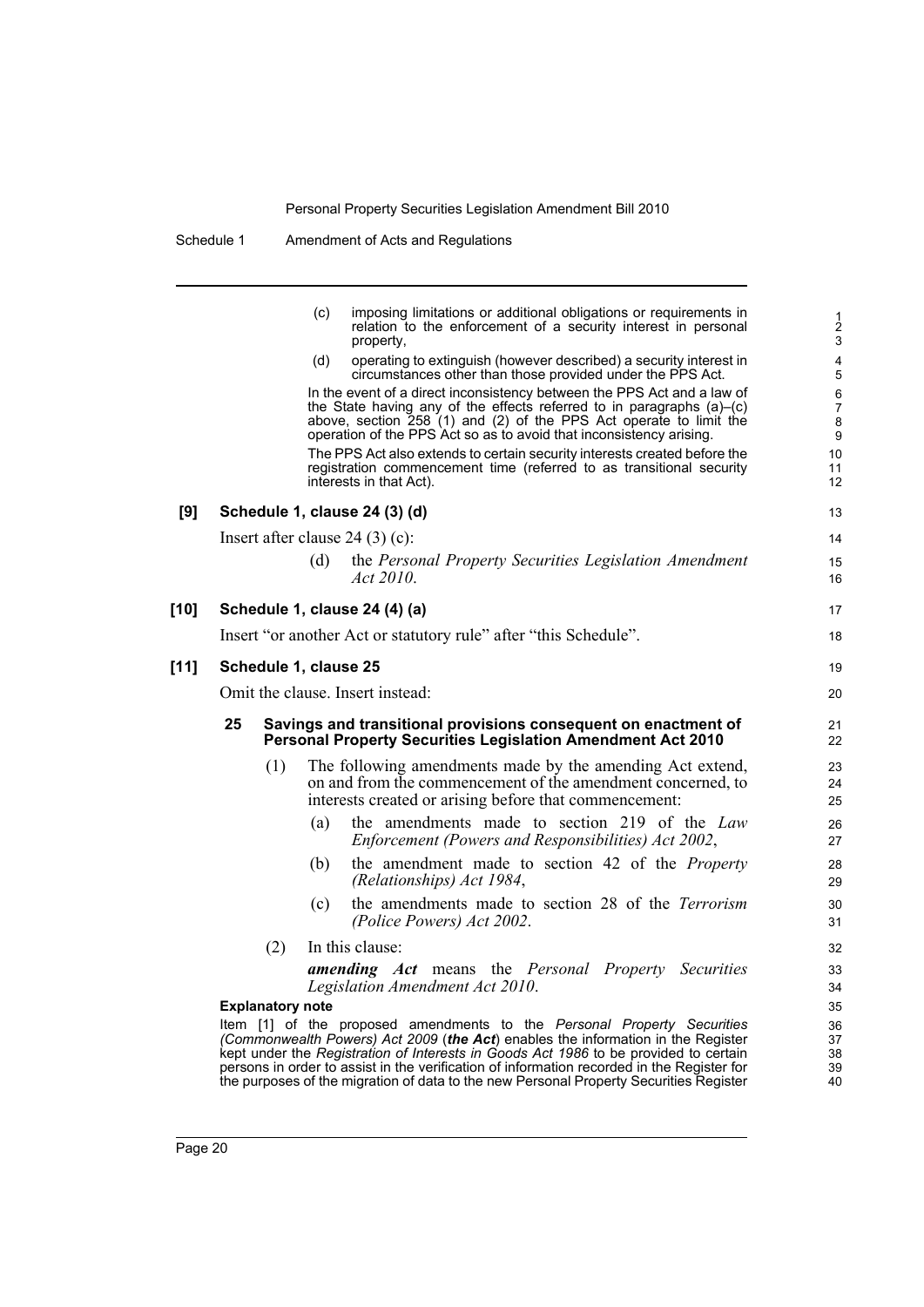Amendment of Acts and Regulations Schedule 1

33

34 35

(*the PPS Register*) established under the *Personal Property Securities Act 2009* of the Commonwealth (*the Commonwealth Act*). Item [6] of the proposed amendments to the Act makes a consequential amendment.

Item [2] of the proposed amendments to the Act enables the Director-General under the *Registration of Interests in Goods Act 1986* to refuse to exercise functions under section 8 of that Act during the pre-PPS transitional period.

Item [3] of the proposed amendments to the Act enables regulations to be made prescribing fees in relation to certificates (or copies of certificates) issued in relation to certain matters arising under the *Registration of Interests in Goods Act 1986*.

Item [5] of the proposed amendments to the Act allows information recorded in the PPS Register concerning the original date of registration of an interest under the *Registration of Interests in Goods Act 1986* to be relied on for the purposes of determining priorities under the *Registration of Interests in Goods Act 1986* in relation to matters occurring before the commencement of the Commonwealth Act. Item [4] of the proposed amendments makes a consequential amendment.

Item [7] of the proposed amendments to the Act provides for certain references in State legislation to charges, fixed charges or floating charges over personal property to be updated to reflect changes in terminology effected by the Commonwealth Act. Section 339 of the Commonwealth Act makes similar provision with respect to references in Commonwealth legislation.

Item [8] of the proposed amendments to the Act prevents security interests to which the Commonwealth Act applies being enforced or otherwise dealt with in a manner that would be inconsistent with, or defeat the operation of, certain State property laws (such as laws relating to abandoned, uncollected or impounded goods, criminal assets and proceeds and certain other restrictions on dealings involving property).

Item [9] of the proposed amendments to the Act enables the Governor to make savings and transitional regulations consequent on the enactment of the proposed Act. Item [10] of the proposed amendments makes a consequential amendment.

Item [11] of the proposed amendments to the Act omits a provision that has become outdated because of the enactment of the Commonwealth Act in 2009 rather than in 2010. The proposed amendment also inserts savings and transitional provisions consequent on the enactment of the proposed Act.

### **1.17 Petroleum (Onshore) Act 1991 No 84**

**Section 126B** Insert after section 126A: **126B Petroleum titles and low-impact prospecting titles not personal property under Personal Property Securities Act 2009 (Cth)** Each of the following is declared not to be personal property for the purposes of the *Personal Property Securities Act 2009* of the Commonwealth:

(a) a petroleum title,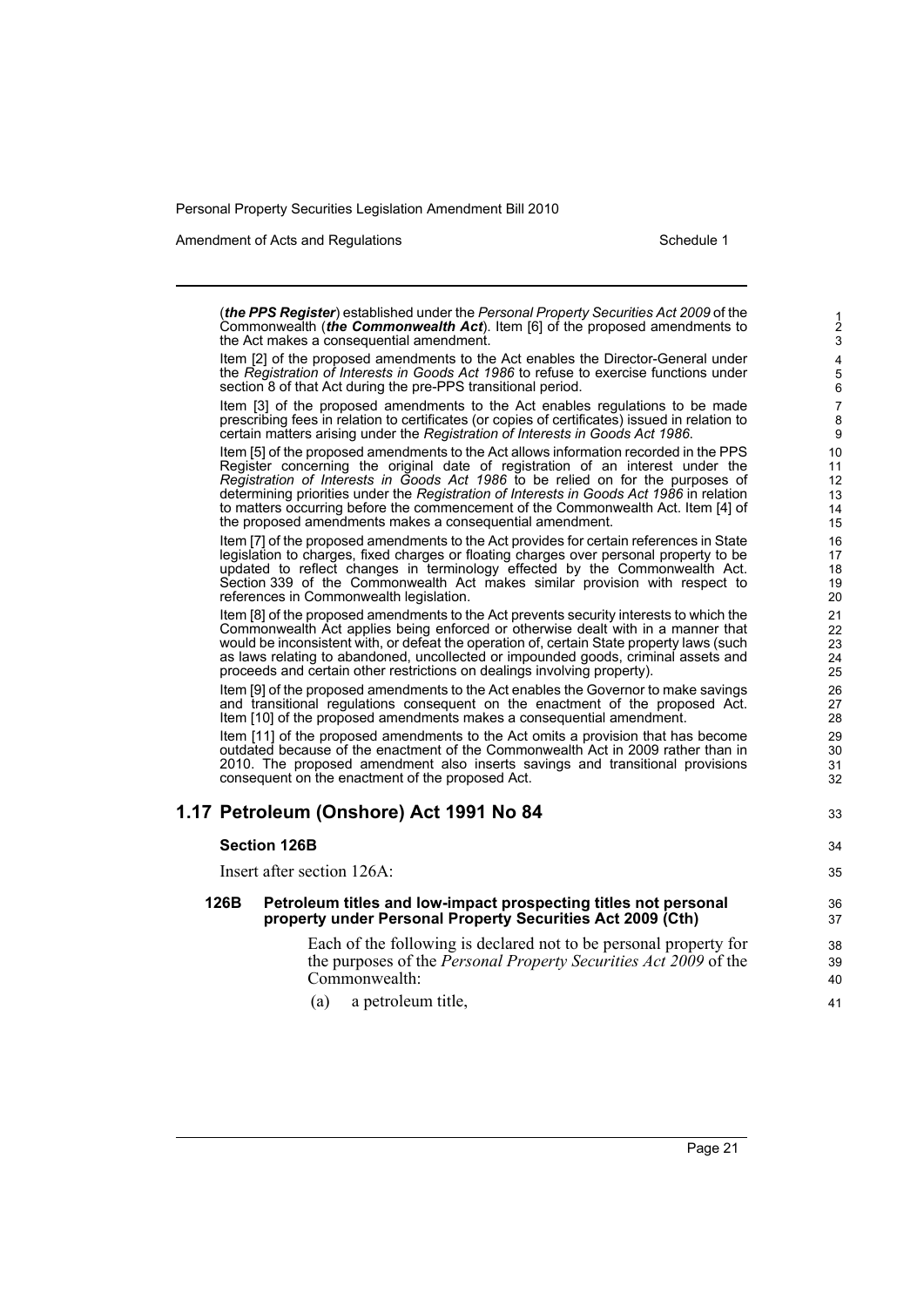Schedule 1 Amendment of Acts and Regulations

(b) a low-impact prospecting title granted under Division 6 of Part 3.

20

**Note.** The *Personal Property Securities Act 2009* of the Commonwealth does not apply in relation to a right, licence or authority granted by or under a law of a State that is declared by the law not to be personal property for the purposes of that Act.

#### **Explanatory note**

Section 8 (1) (k) of the *Personal Property Securities Act 2009* of the Commonwealth (*the Commonwealth Act*) provides for that Act not to apply to a particular right, licence or authority (*the statutory right*) granted by or under a law of a State, if, at the time when the statutory right is granted, or at any time afterwards, a provision of that law declares that kind of statutory right not to be personal property for the purposes of the Commonwealth Act (no matter whether the provision remains in force). The definition of *personal property* in section 10 of the Commonwealth Act also excludes any statutory right that has been declared not to be personal property for the purposes of the Commonwealth Act.

The proposed amendment to the *Petroleum (Onshore) Act 1991* ensures that petroleum titles and low-impact prospecting titles under that Act are not treated as being personal property for the purposes of the Commonwealth Act.

### **1.18 Property (Relationships) Act 1984 No 147**

#### **Section 42 Transactions to defeat claims**

Insert after section 42 (3):

- (3A) Without limiting subsection (3), a court making an order with respect to property under that subsection may also order that any interest (including a security interest or transitional security interest to which the *Personal Property Securities Act 2009* of the Commonwealth applies) is extinguished if the court is satisfied that it is appropriate to do so to prevent the defeat of an order referred to in subsection (2).
- (3B) An order under subsection (3A) operates to extinguish an interest to which it relates according to its tenor.

#### **Explanatory note**

Section 254 (2) (g) of the *Personal Property Securities Act 2009* of the Commonwealth (*the Commonwealth Act*) recognises that a law of a State that operates to extinguish (however described) a security interest in circumstances other than those provided under the Commonwealth Act is capable of operating concurrently with the Commonwealth Act.

The proposed amendment to the *Property (Relationships) Act 1984* ensures that a court may order that an interest in property (including a security interest to which the Commonwealth Act applies) is extinguished to avoid transactions aimed at defeating claims under the *Property (Relationships) Act 1984*.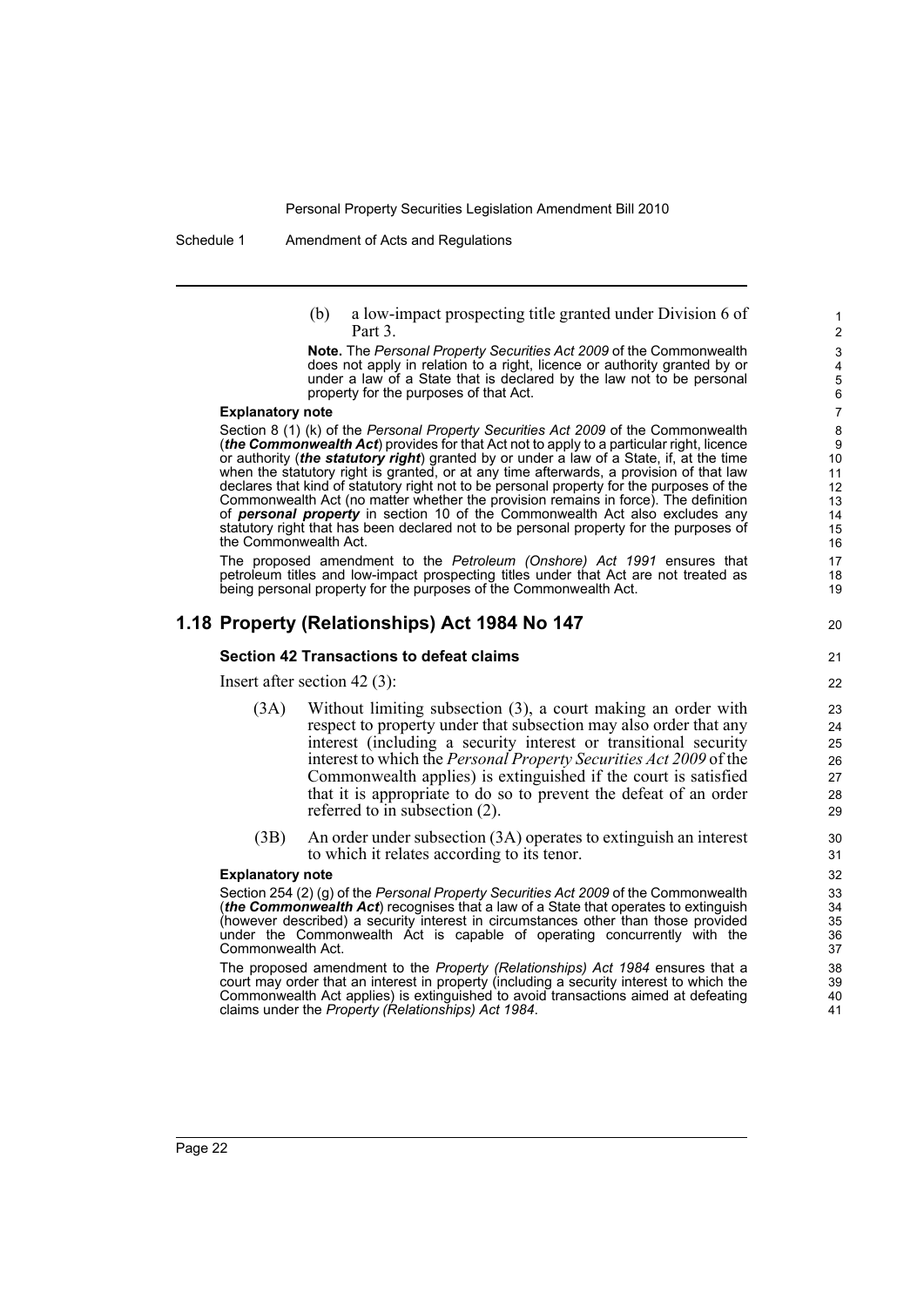|     |                                                                                                                                                                                                                                                                                                                                                                                                                                                                                                                                                                                        |     | 1.19 Registration of Interests in Goods Act 1986 No 37                                                                                                                                                                                                                                                                                         | 1                          |  |  |
|-----|----------------------------------------------------------------------------------------------------------------------------------------------------------------------------------------------------------------------------------------------------------------------------------------------------------------------------------------------------------------------------------------------------------------------------------------------------------------------------------------------------------------------------------------------------------------------------------------|-----|------------------------------------------------------------------------------------------------------------------------------------------------------------------------------------------------------------------------------------------------------------------------------------------------------------------------------------------------|----------------------------|--|--|
|     | Schedule 1 Savings, transitional and other provisions                                                                                                                                                                                                                                                                                                                                                                                                                                                                                                                                  |     |                                                                                                                                                                                                                                                                                                                                                |                            |  |  |
|     | Insert after Part 3:                                                                                                                                                                                                                                                                                                                                                                                                                                                                                                                                                                   |     |                                                                                                                                                                                                                                                                                                                                                |                            |  |  |
|     | Part 4<br>10                                                                                                                                                                                                                                                                                                                                                                                                                                                                                                                                                                           |     | <b>Personal Property Securities Legislation</b><br><b>Amendment Act 2010</b>                                                                                                                                                                                                                                                                   |                            |  |  |
|     |                                                                                                                                                                                                                                                                                                                                                                                                                                                                                                                                                                                        |     | Previous use of manufacturer's numbers as prime identifiers                                                                                                                                                                                                                                                                                    | 6                          |  |  |
|     |                                                                                                                                                                                                                                                                                                                                                                                                                                                                                                                                                                                        | (1) | Any registered interest in a motor vehicle that, at any time before<br>the commencement of this clause, was identified in the Register<br>by reference to the manufacturer's number of the vehicle is taken<br>to have been (and always to have been) validly recorded in the<br>Register by reference to the prime identifier of the vehicle. | 7<br>8<br>9<br>10<br>11    |  |  |
|     | (2)<br>In this clause:                                                                                                                                                                                                                                                                                                                                                                                                                                                                                                                                                                 |     |                                                                                                                                                                                                                                                                                                                                                | 12                         |  |  |
|     |                                                                                                                                                                                                                                                                                                                                                                                                                                                                                                                                                                                        |     | <i>manufacturer's number</i> , in relation to a motor vehicle, means<br>the original number (comprising letters or numbers, or both) that<br>is permanently affixed to or imprinted on the vehicle by the<br>manufacturer with the intention of uniquely identifying the<br>vehicle.                                                           | 13<br>14<br>15<br>16<br>17 |  |  |
|     | <b>Explanatory note</b>                                                                                                                                                                                                                                                                                                                                                                                                                                                                                                                                                                |     |                                                                                                                                                                                                                                                                                                                                                |                            |  |  |
|     | The proposed amendment to the Registration of Interests in Goods Act 1986 validates<br>the use of a manufacturer's number as the prime identifier of any motor vehicle that<br>currently appears (or previously appeared) in the Register kept under that Act as a<br>motor vehicle with a registered interest in it. The purpose of the amendment is to assist<br>in securing the integrity of data in that Register before it is transferred to the new<br>Personal Property Securities Register established under the Personal Property<br>Securities Act 2009 of the Commonwealth. |     |                                                                                                                                                                                                                                                                                                                                                |                            |  |  |
|     |                                                                                                                                                                                                                                                                                                                                                                                                                                                                                                                                                                                        |     | 1.20 Registration of Interests in Goods Regulation 2004                                                                                                                                                                                                                                                                                        | 26                         |  |  |
| [1] | <b>Clause 4 Definitions</b>                                                                                                                                                                                                                                                                                                                                                                                                                                                                                                                                                            |     |                                                                                                                                                                                                                                                                                                                                                |                            |  |  |
|     | Insert in alphabetical order:                                                                                                                                                                                                                                                                                                                                                                                                                                                                                                                                                          |     |                                                                                                                                                                                                                                                                                                                                                |                            |  |  |
|     |                                                                                                                                                                                                                                                                                                                                                                                                                                                                                                                                                                                        |     | <i>manufacturer's number</i> , in relation to a motor vehicle, means<br>the original number (comprising letters or numbers, or both) that<br>is permanently affixed to or imprinted on the vehicle by the<br>manufacturer with the intention of uniquely identifying the<br>vehicle.                                                           | 29<br>30<br>31<br>32<br>33 |  |  |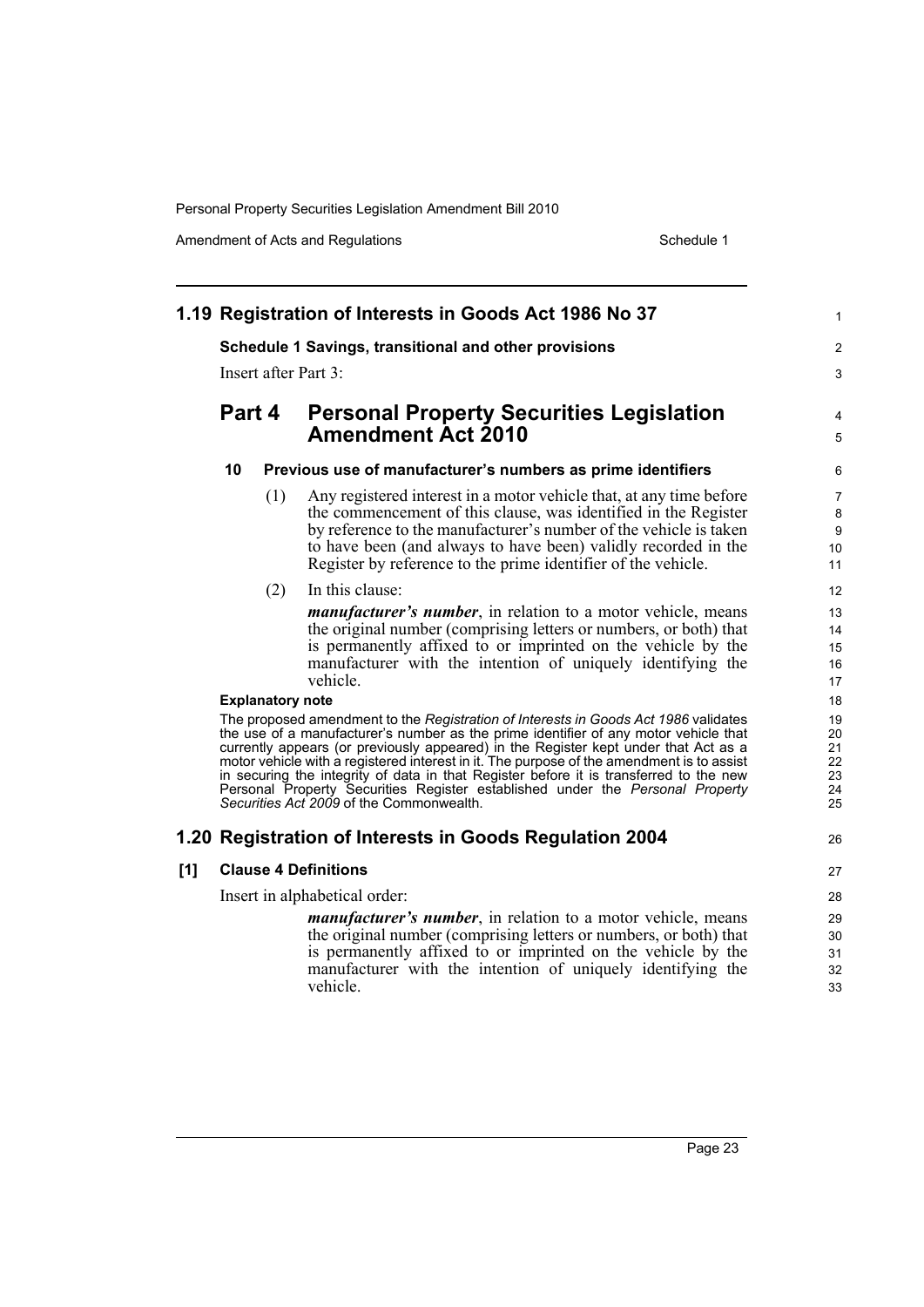Schedule 1 Amendment of Acts and Regulations

#### **[2] Clause 5 Prime identifier for motor vehicles**

Insert at the end of clause 5 (b):

, or

(c) the manufacturer's number (if the vehicle does not have a chassis number or vehicle identification number).

#### **Explanatory note**

The proposed amendments to the *Registration of Interests in Goods Regulation 2004* enable the prime identifier of a motor vehicle that is recorded in the Register kept under the *Registration of Interests in Goods Act 1986* to be the manufacturer's number if the vehicle does not have a chassis number or a vehicle identification number (VIN). The purpose of the amendments is to assist in securing the integrity of data in that Register before it is transferred to the new Personal Property Securities Register established under the *Personal Property Securities Act 2009* of the Commonwealth.

### **1.21 Road Transport (General) Act 2005 No 11**

#### **Section 217 Definitions**

Omit the definition of *registered interest*. Insert instead:

*registered interest*, in relation to a motor vehicle, means a security interest in the vehicle with respect to which a financing statement (within the meaning of the *Personal Property Securities Act 2009* of the Commonwealth) has been registered under that Act.

#### **Explanatory note**

The proposed amendment to the *Road Transport (General) Act 2005* replaces a reference to an interest in a motor vehicle registered under the *Registration of Interests in Goods Act 1986* with a reference to the corresponding concept under the *Personal Property Securities Act 2009* of the Commonwealth. Under the Commonwealth Act, financing statements are registered with respect to security interests in personal property rather than the interests themselves.

#### **1.22 Sale of Goods Act 1923 No 1**

**Section 26 Sale by person not the owner**

29

14

Omit "*Registration of Interests in Goods Act 1986*" from section 26 (2) (a). Insert instead "*Personal Property Securities Act 2009* of the Commonwealth".

#### **Explanatory note**

The proposed amendment to the *Sale of Goods Act 1923* replaces a reference to the *Registration of Interests in Goods Act 1986* with a reference to the *Personal Property Securities Act 2009* of the Commonwealth.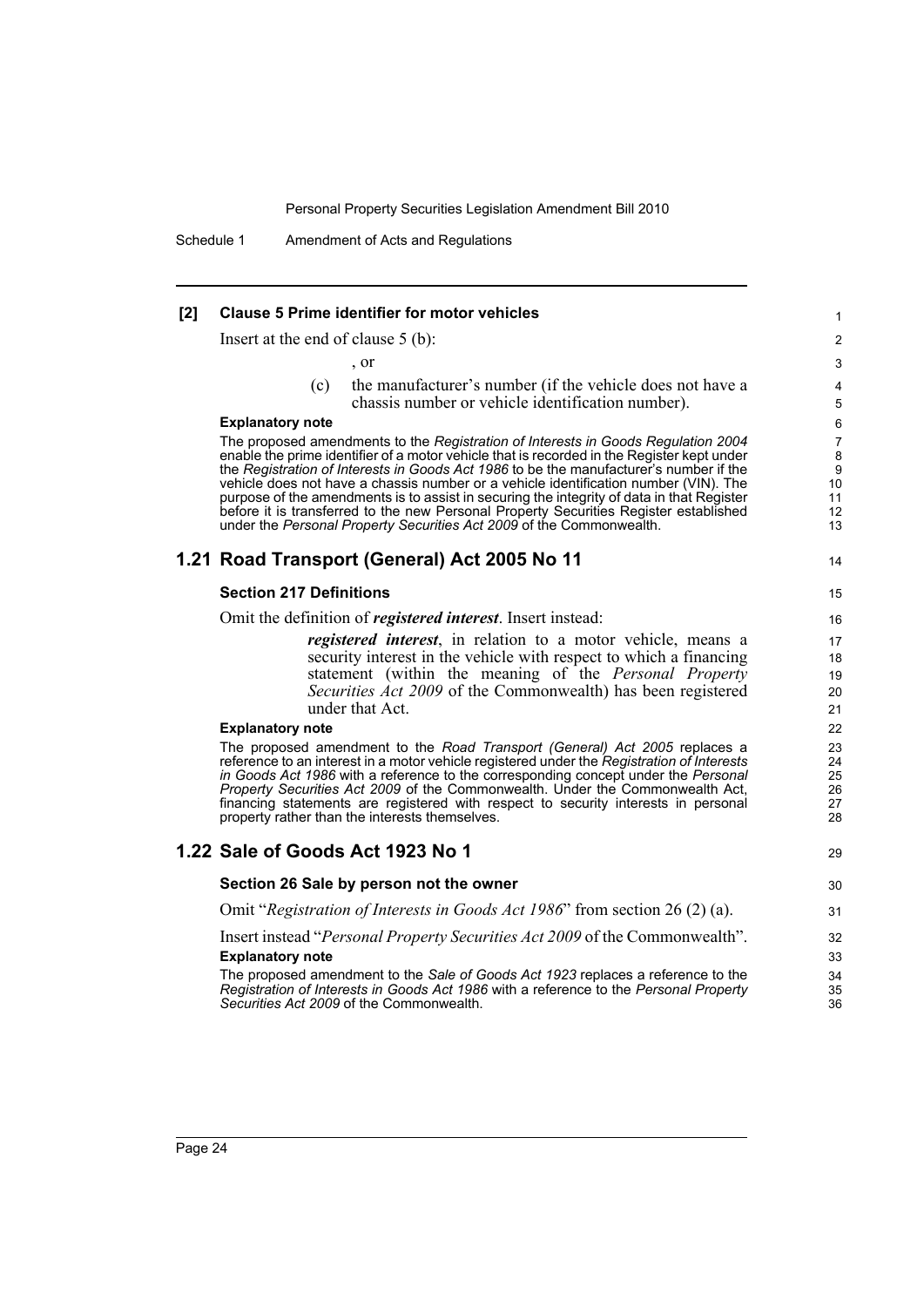|     |                                                                                       | 1.23 Terrorism (Police Powers) Act 2002 No 115                                                                                                                                                                                                                                                                                                | 1                          |  |  |
|-----|---------------------------------------------------------------------------------------|-----------------------------------------------------------------------------------------------------------------------------------------------------------------------------------------------------------------------------------------------------------------------------------------------------------------------------------------------|----------------------------|--|--|
| [1] | Section 28 Disposal of property on application to court                               |                                                                                                                                                                                                                                                                                                                                               |                            |  |  |
|     | section $28(2)(a)$ .                                                                  | Insert "(including adjusting rights by extinguishing, whether in whole or in<br>part, any interests in the property of such persons)" after "parts of property" in                                                                                                                                                                            | 3<br>4<br>5                |  |  |
| [2] | <b>Section 28 (5)</b>                                                                 |                                                                                                                                                                                                                                                                                                                                               |                            |  |  |
|     | Insert after section $28(4)$ :                                                        |                                                                                                                                                                                                                                                                                                                                               |                            |  |  |
|     | (5)                                                                                   | An order under subsection (2) (a) that provides for the<br>extinguishment, whether in whole or in part, of any interest in<br>property operates to extinguish the interest according to its tenor.                                                                                                                                            | 8<br>9<br>10               |  |  |
|     | <b>Explanatory note</b>                                                               |                                                                                                                                                                                                                                                                                                                                               |                            |  |  |
|     | Commonwealth Act.                                                                     | Section 254 (2) (g) of the Personal Property Securities Act 2009 of the Commonwealth<br>(the Commonwealth Act) recognises that a law of a State that operates to extinguish<br>(however described) a security interest in circumstances other than those provided<br>under the Commonwealth Act is capable of operating concurrently with the | 12<br>13<br>14<br>15<br>16 |  |  |
|     | facilitate the disposal of the property.                                              | The proposed amendments to the Terrorism (Police Powers) Act 2002 ensure that a<br>court may order that an interest in property (including a security interest to which the<br>Commonwealth Act applies) seized by a police officer under that Act is extinguished to                                                                         | 17<br>18<br>19<br>20       |  |  |
|     |                                                                                       | 1.24 Uncollected Goods Act 1995 No 68                                                                                                                                                                                                                                                                                                         | 21                         |  |  |
| [1] | <b>Section 3 Definitions</b>                                                          |                                                                                                                                                                                                                                                                                                                                               |                            |  |  |
|     | Omit the definition of <i>publicly registered interest</i> . Insert instead:          |                                                                                                                                                                                                                                                                                                                                               |                            |  |  |
|     | <i>publicly registered interest, in relation to goods, means:</i>                     |                                                                                                                                                                                                                                                                                                                                               |                            |  |  |
|     | (a)                                                                                   | in the case of a motor vehicle or a boat or vessel—a<br>security interest in the motor vehicle or the boat or vessel<br>recorded in the Personal Property Securities Register<br>under the Personal Property Securities Act 2009 of the<br>Commonwealth, or                                                                                   | 25<br>26<br>27<br>28<br>29 |  |  |
|     | (b)                                                                                   | in the case of any other goods—an interest in the goods<br>recorded in a register (whether of the Commonwealth or<br>the State) that is prescribed by the regulations.                                                                                                                                                                        | 30<br>31<br>32             |  |  |
| [2] | Section 8 Applications to Local Court for orders for disposal of<br>uncollected goods |                                                                                                                                                                                                                                                                                                                                               |                            |  |  |
|     | Omit section 8 (4) (b). Insert instead:                                               |                                                                                                                                                                                                                                                                                                                                               |                            |  |  |
|     | (b)                                                                                   | a written search result (within the meaning of section 174<br>of the Personal Property Securities Act 2009 of the<br>Commonwealth) in relation to the vehicle.                                                                                                                                                                                | 36<br>37<br>38             |  |  |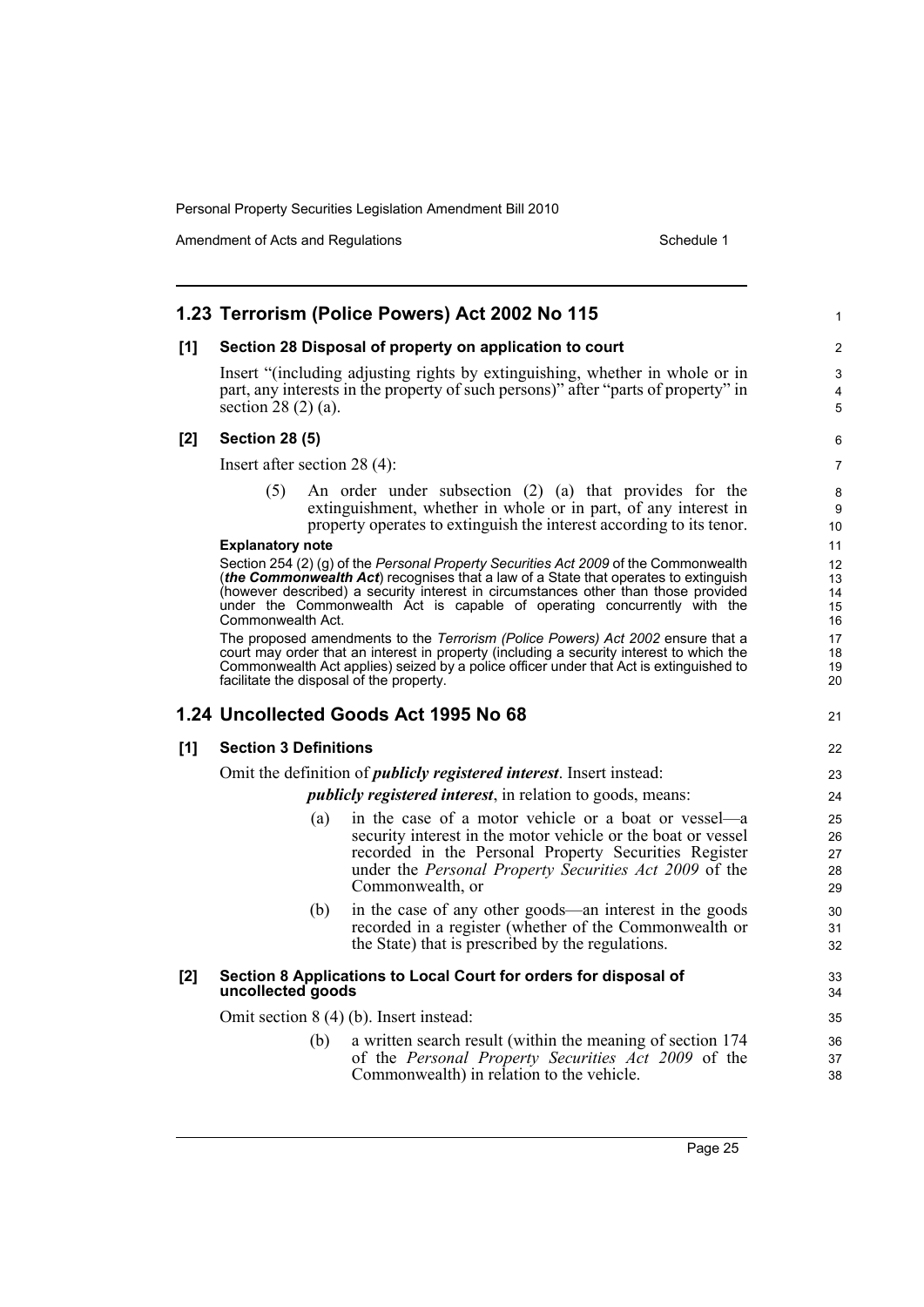38 39

Schedule 1 Amendment of Acts and Regulations

|       | <b>Explanatory note</b><br>The proposed amendments to the Uncollected Goods Act 1995 replace references to<br>registered interests and certificates under the Registration of Interests in Goods Act<br>1986 with references to equivalent concepts under the Personal Property Securities<br>Act 2009 of the Commonwealth.                                                                                                                            |     |                                                                                                                                                                                                                                                                                                                                                            |                                  |  |  |  |
|-------|--------------------------------------------------------------------------------------------------------------------------------------------------------------------------------------------------------------------------------------------------------------------------------------------------------------------------------------------------------------------------------------------------------------------------------------------------------|-----|------------------------------------------------------------------------------------------------------------------------------------------------------------------------------------------------------------------------------------------------------------------------------------------------------------------------------------------------------------|----------------------------------|--|--|--|
|       |                                                                                                                                                                                                                                                                                                                                                                                                                                                        |     | 1.25 Warehousemen's Liens Act 1935 No 19                                                                                                                                                                                                                                                                                                                   | 6                                |  |  |  |
| [1]   | Section 3 Declaration of warehouseman's lien                                                                                                                                                                                                                                                                                                                                                                                                           |     |                                                                                                                                                                                                                                                                                                                                                            |                                  |  |  |  |
|       | Insert at the end of the section:                                                                                                                                                                                                                                                                                                                                                                                                                      |     |                                                                                                                                                                                                                                                                                                                                                            |                                  |  |  |  |
|       | (2)                                                                                                                                                                                                                                                                                                                                                                                                                                                    |     | A warehouse man's lien over property has priority over any other<br>interest in the property and may be enforced accordingly.                                                                                                                                                                                                                              | 9<br>10                          |  |  |  |
|       | (3)                                                                                                                                                                                                                                                                                                                                                                                                                                                    |     | Section 73 (2) of the <i>Personal Property Securities Act 2009</i> of the<br>Commonwealth is declared to apply to a warehouse man's lien.                                                                                                                                                                                                                  | 11<br>12                         |  |  |  |
| [2]   |                                                                                                                                                                                                                                                                                                                                                                                                                                                        |     | Section 5 Necessity of notice by warehouseman where goods deposited<br>by person entrusted with possession                                                                                                                                                                                                                                                 | 13<br>14                         |  |  |  |
|       | Omit section $5(1)(b)$ . Insert instead:                                                                                                                                                                                                                                                                                                                                                                                                               |     |                                                                                                                                                                                                                                                                                                                                                            |                                  |  |  |  |
|       |                                                                                                                                                                                                                                                                                                                                                                                                                                                        | (b) | to any other person of whose interest in the goods the<br>warehouseman has actual knowledge.                                                                                                                                                                                                                                                               | 16<br>17                         |  |  |  |
| $[3]$ |                                                                                                                                                                                                                                                                                                                                                                                                                                                        |     | Section 6 Power to sell goods                                                                                                                                                                                                                                                                                                                              | 18                               |  |  |  |
|       | Omit section $6(2)$ (c). Insert instead:                                                                                                                                                                                                                                                                                                                                                                                                               |     |                                                                                                                                                                                                                                                                                                                                                            |                                  |  |  |  |
|       |                                                                                                                                                                                                                                                                                                                                                                                                                                                        | (c) | to any other person of whose interest in the goods the<br>warehouseman has actual knowledge.                                                                                                                                                                                                                                                               | 20<br>21                         |  |  |  |
|       | <b>Explanatory note</b>                                                                                                                                                                                                                                                                                                                                                                                                                                |     |                                                                                                                                                                                                                                                                                                                                                            | 22<br>23                         |  |  |  |
|       | Section 73 of the Personal Property Securities Act 2009 of the Commonwealth (the<br><b>Commonwealth Act</b> ) provides for priorities in certain circumstances between security<br>interests in personal property to which that Act applies and interests in the property<br>created, arising or being provided for under a law of the State (a statutory interest).                                                                                   |     |                                                                                                                                                                                                                                                                                                                                                            |                                  |  |  |  |
|       | Section 73 (2) of the Commonwealth Act enables a law of a State, by declaring that the<br>subsection applies to a statutory interest, to provide for the priority between the<br>statutory interest and security interests to be determined in accordance with the law of<br>the State rather than the Commonwealth Act. However, the declaration operates only<br>in relation to statutory interests arising after the declaration comes into effect. |     |                                                                                                                                                                                                                                                                                                                                                            |                                  |  |  |  |
|       | Commonwealth Act.                                                                                                                                                                                                                                                                                                                                                                                                                                      |     | Item [1] of the proposed amendments to the Warehousemen's Liens Act 1935 (the Act)<br>provides that a warehouseman's lien over goods has priority over any other interests<br>in the goods. The amendment also provides that priority of interests is to be determined<br>in accordance with that section rather than in accordance with section 73 of the | 31<br>32<br>33<br>34<br>35<br>36 |  |  |  |
|       |                                                                                                                                                                                                                                                                                                                                                                                                                                                        |     | Items [2] and [3] of the proposed amendments to the Act omit references to registered                                                                                                                                                                                                                                                                      | 37                               |  |  |  |

Items [2] and [3] of the proposed amendments to the Act omit references to registered interests under the *Security Interests in Goods Act 2005* which will become outdated when the *Personal Property Securities Act 2009* of the Commonwealth commences.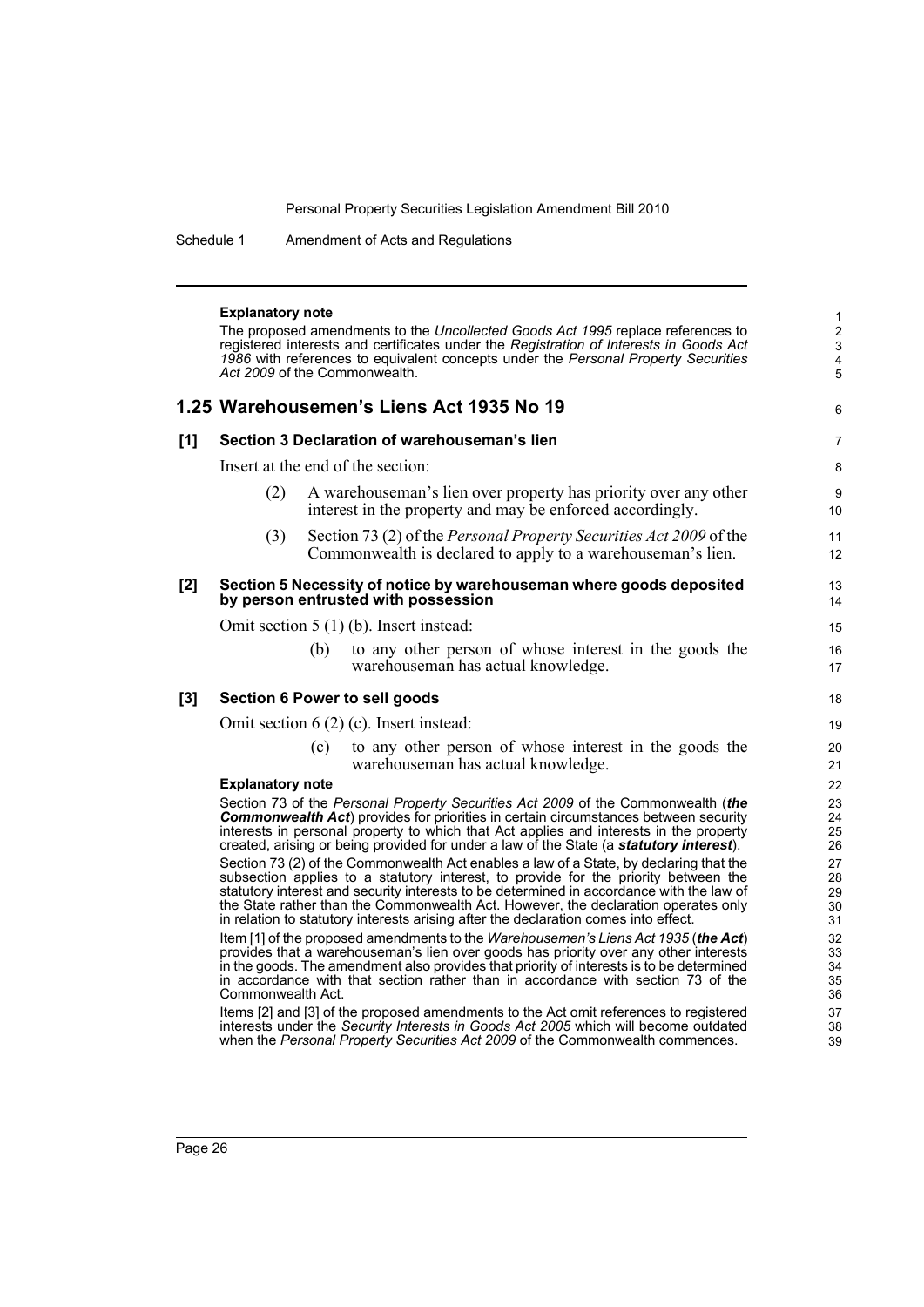|                                                                                                                                                                                                                                                                                                                                                                                                                       |                                                                                                                      |     | 1.26 Warehousemen's Liens Regulation 2007                                                                                                                                                                                | 1                    |  |  |  |
|-----------------------------------------------------------------------------------------------------------------------------------------------------------------------------------------------------------------------------------------------------------------------------------------------------------------------------------------------------------------------------------------------------------------------|----------------------------------------------------------------------------------------------------------------------|-----|--------------------------------------------------------------------------------------------------------------------------------------------------------------------------------------------------------------------------|----------------------|--|--|--|
| <b>Clause 4 Verification of statements of account</b>                                                                                                                                                                                                                                                                                                                                                                 |                                                                                                                      |     |                                                                                                                                                                                                                          |                      |  |  |  |
| Omit clause $4(2)$ (e).<br><b>Explanatory note</b><br>The amendment to the Warehousemen's Liens Regulation 2007 omits a reference to<br>the Security Interests in Goods Act 2005 which will become outdated when the<br>Personal Property Securities Act 2009 of the Commonwealth commences. The<br>amendment is consequential on amendments made to the <i>Warehousemen's Liens Act</i><br>1935 by the proposed Act. |                                                                                                                      |     |                                                                                                                                                                                                                          |                      |  |  |  |
|                                                                                                                                                                                                                                                                                                                                                                                                                       |                                                                                                                      |     | 1.27 Workers Compensation Act 1987 No 70                                                                                                                                                                                 | 10                   |  |  |  |
| Sections 278 and 279                                                                                                                                                                                                                                                                                                                                                                                                  |                                                                                                                      |     |                                                                                                                                                                                                                          |                      |  |  |  |
| Insert before section 280:                                                                                                                                                                                                                                                                                                                                                                                            |                                                                                                                      |     |                                                                                                                                                                                                                          |                      |  |  |  |
| 278                                                                                                                                                                                                                                                                                                                                                                                                                   |                                                                                                                      |     | <b>Compensation not personal property under Personal Property</b><br>Securities Act 2009 (Cth)                                                                                                                           | 13<br>14             |  |  |  |
|                                                                                                                                                                                                                                                                                                                                                                                                                       |                                                                                                                      |     | Compensation under this Act is declared not to be personal<br>property for the purposes of the Personal Property Securities Act<br>$\frac{2009}{9}$ of the Commonwealth.                                                 | 15<br>16<br>17       |  |  |  |
| 279                                                                                                                                                                                                                                                                                                                                                                                                                   | Enforcement of interests in certain assets and deposits in priority<br>over Authority or Nominal Defendant prevented |     |                                                                                                                                                                                                                          |                      |  |  |  |
|                                                                                                                                                                                                                                                                                                                                                                                                                       | (1)                                                                                                                  |     | This section applies in relation to the following assets and<br>deposits (affected assets or deposits):                                                                                                                  | 20<br>21             |  |  |  |
|                                                                                                                                                                                                                                                                                                                                                                                                                       |                                                                                                                      | (a) | any amount of money deposited as required under<br>section 172A,                                                                                                                                                         | 22<br>23             |  |  |  |
|                                                                                                                                                                                                                                                                                                                                                                                                                       |                                                                                                                      | (b) | any assets of an insurer in respect of which the Authority<br>has taken a charge or other security under section<br>182 $(1)(c)$ ,                                                                                       | 24<br>25<br>26       |  |  |  |
|                                                                                                                                                                                                                                                                                                                                                                                                                       |                                                                                                                      | (c) | any amount of money deposited as required under<br>section 213 or the deposit of securities of equal value<br>deposited under section 215.                                                                               | 27<br>28<br>29       |  |  |  |
|                                                                                                                                                                                                                                                                                                                                                                                                                       | (2)                                                                                                                  |     | A person may not enforce an interest in affected assets or deposits<br>(whether or not a PPS security interest) in priority over the<br>interest of the Authority or the Nominal Defendant in the assets<br>or deposits. | 30<br>31<br>32<br>33 |  |  |  |
|                                                                                                                                                                                                                                                                                                                                                                                                                       | (3)                                                                                                                  |     | Subsection (2) extends to an interest created or arising before the<br>commencement of this section.                                                                                                                     | 34<br>35             |  |  |  |